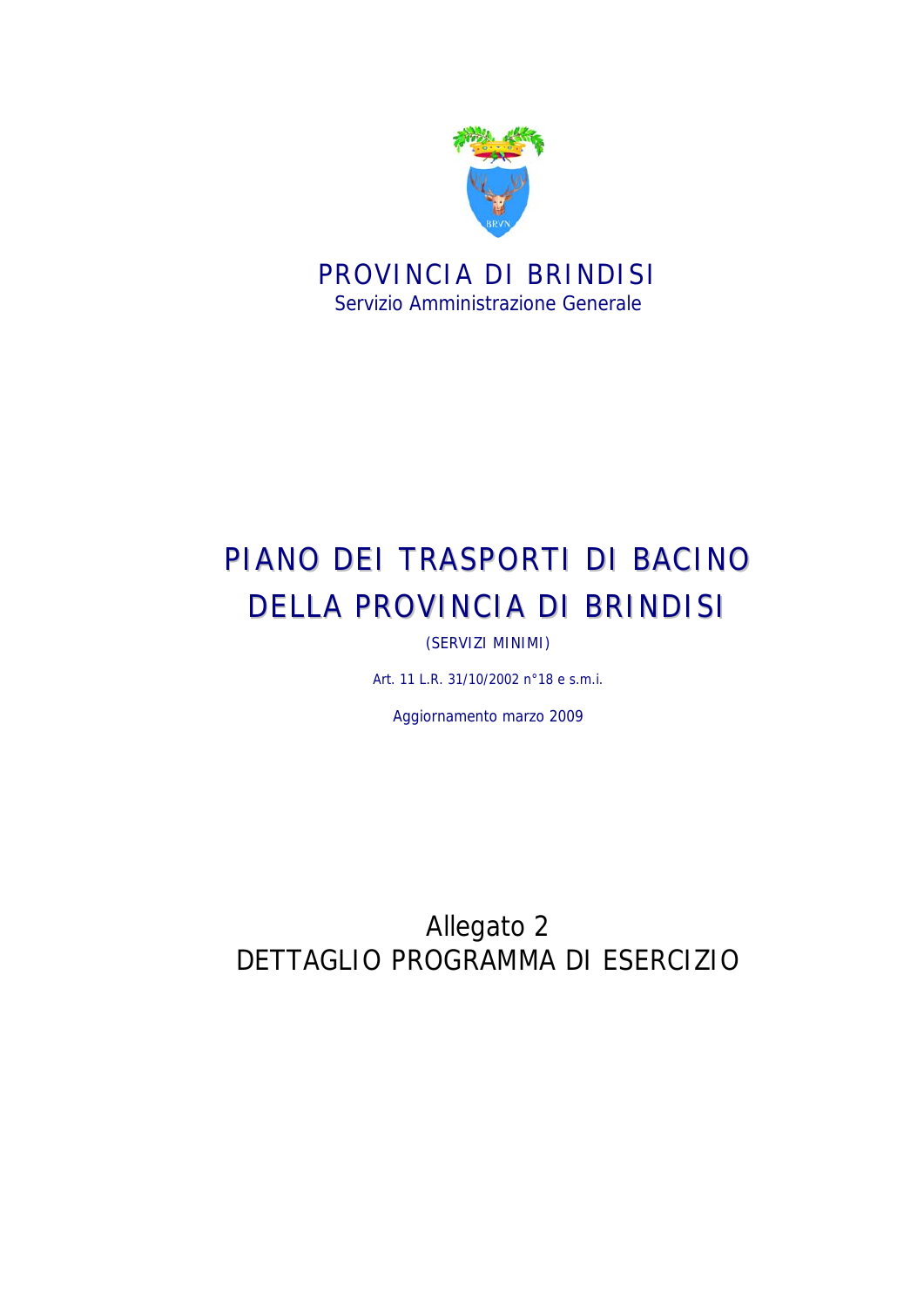# **AUTOLINEE ORDINARIE - OPERAIE**

# **AUTOLINEA N°1 CAROVIGNO-STAZIONE F.S. DI CAROVIGNO** con prolungamento Stagionale **a S. SABINA**

# **tratta CAROVIGNO-STAZIONE F.S.**

### **Periodo di effettuazione: 1/1 - 30/6 E 1/9 - 31/12**

| ORAR.<br>PART. | <b>ITINERARIO</b>  | ORAR.<br>ARR. | <b>CODICE</b><br><b>CORSA</b> | TIPOL.  | G.EF.<br><b>ANNUA</b> | Km.<br>LINEA | TOT.Km.<br><b>ANNUO</b> |        |
|----------------|--------------------|---------------|-------------------------------|---------|-----------------------|--------------|-------------------------|--------|
| 4.30           | CAROVIGNO-STAZIONE | 4.45          | 30101A                        | ORD.L/S | 253                   | 6            | 1.518                   |        |
| 5.00           | STAZIONE-CAROVIGNO | 5.15          | 30101R                        | ORD.L/S | 253                   | 6            | 1.518                   |        |
| 5.25           | CAROVIGNO-STAZIONE | 5.40          | 30102A                        | ORD.L/S | 253                   | 6            | 1.518                   |        |
| 5.50           | STAZIONE-CAROVIGNO | 6.05          | 30102R                        | ORD.L/S | 253                   | 6            | 1.518                   |        |
| 6.05           | CAROVIGNO-STAZIONE | 6.20          | 30103A                        | ORD.L/S | 253                   | 6            | 1.518                   |        |
| 6.20           | STAZIONE-CAROVIGNO | 6.35          | 30103R                        | ORD.L/S | 253                   | 6            | 1.518                   |        |
| 6.30           | CAROVIGNO-STAZIONE | 6.45          | 30104A                        | ORD.L/S | 253                   | 6            | 1.518                   |        |
| 7.00           | STAZIONE-CAROVIGNO | 7.15          | 30104R                        | ORD.L/S | 253                   | 6            | 1.518                   |        |
| 14.10          | CAROVIGNO-STAZIONE | 14.25         | 30105A                        | ORD.L/S | 253                   | 6            | 1.518                   |        |
| 14.45          | STAZIONE-CAROVIGNO | 15.00         | 30105R                        | ORD.L/S | 253                   | 6            | 1.518                   |        |
| 14.55          | CAROVIGNO-STAZIONE | 15.10         | 30106A                        | ORD.L/S | 253                   | 6            | 1.518                   |        |
| 15.35          | STAZIONE-CAROVIGNO | 15.50         | 30106R                        | ORD.L/S | 253                   | 6            | 1.518                   |        |
| 20.20          | CAROVIGNO-STAZIONE | 20.35         | 30107A                        | ORD.L/S | 253                   | 6            | 1.518                   |        |
| 21.00          | STAZIONE-CAROVIGNO | 21.15         | 30107R                        | ORD.L/S | 253                   | 6            | 1.518                   |        |
|                |                    |               |                               |         |                       |              | <b>TOTALE PARZIALE</b>  | 21.252 |

# **tratta CAROVIGNO-STAZIONE F.S.-TORRE S.SABINA**

### **Periodo Stagionale: 1/7 - 31/8**

| ORAR. | <b>ITINERARIO</b>            | ORAR. | <b>CODICE</b> | TIPOL.   | G.EF. | Km.   | TOT.Km.         |        |
|-------|------------------------------|-------|---------------|----------|-------|-------|-----------------|--------|
| PART. |                              | ARR.  | <b>CORSA</b>  |          | ANNUA | LINEA | ANNUO           |        |
| 8.00  | CAROVIGNO-S.SABINA           | 8.20  | 30108A        | STAG.GG. | 62    | 11    | 682             |        |
| 8.20  | S.SABINA-CAROVIGNO           | 8.40  | 30108R        | STAG.GG. | 62    | 11    | 682             |        |
| 10.00 | CAROVIGNO-STAZIONE-S. SABINA | 10.20 | 30109A        | STAG.GG. | 62    | 11    | 682             |        |
| 10.45 | S.SABINA-STAZIONE-CAROVIGNO  | 11.05 | 30109R        | STAG.GG. | 62    | 11    | 682             |        |
| 11.40 | CAROVIGNO-S.SABINA           | 12.00 | 30110A        | STAG.GG. | 62    | 11    | 682             |        |
| 12.05 | S.SABINA-CAROVIGNO           | 12.25 | 30110R        | STAG.GG. | 62    | 11    | 682             |        |
| 12.30 | CAROVIGNO-S.SABINA           | 12.50 | 30111A        | STAG.GG. | 62    | 11    | 682             |        |
| 13.00 | S.SABINA-CAROVIGNO           | 13.20 | 30111R        | STAG.GG. | 62    | 11    | 682             |        |
| 14.10 | CAROVIGNO-STAZIONE-S. SABINA | 14.30 | 30112A        | STAG.GG. | 62    | 11    | 682             |        |
| 14.40 | S.SABINA-STAZIONE-CAROVIGNO  | 15.00 | 30112R        | STAG.GG. | 62    | 11    | 682             |        |
| 17.45 | CAROVIGNO-STAZIONE-S. SABINA | 18.05 | 30113A        | STAG.GG. | 62    | 11    | 682             |        |
| 18.10 | S.SABINA-STAZIONE-CAROVIGNO  | 18.30 | 30113R        | STAG.GG. | 62    | 11    | 682             |        |
| 18.30 | CAROVIGNO-STAZIONE-S.SABINA  | 18.50 | 30114A        | STAG.GG. | 62    | 11    | 682             |        |
| 19.00 | S.SABINA-STAZIONE-CAROVIGNO  | 19.20 | 30114R        | STAG.GG. | 62    | 11    | 682             |        |
| 20.20 | CAROVIGNO-STAZIONE-S. SABINA | 20.40 | 30115A        | STAG.GG. | 62    | 11    | 682             |        |
| 21.00 | S.SABINA-STAZIONE-CAROVIGNO  | 21.20 | 30115R        | STAG.GG. | 62    | 11    | 682             |        |
|       |                              |       |               |          |       |       | TOTALE PARZIALE | 10.912 |

### **tratta CAROVIGNO-STAZIONE F.S.**

# **Periodo Stagionale: 1/7 - 31/8**

| ORAR. | <b>ITINERARIO</b>  | ORAR. | <b>CODICE</b> | TIPOL.   | G.EF.        | Km.   | TOT.Km.         |       |
|-------|--------------------|-------|---------------|----------|--------------|-------|-----------------|-------|
| PART. |                    | ARR.  | <b>CORSA</b>  |          | <b>ANNUA</b> | LINEA | <b>ANNUO</b>    |       |
| 4.30  | CAROVIGNO-STAZIONE | 4.45  | 30116A        | STAG.L/S | 52           | 6     | 312             |       |
| 5.00  | STAZIONE-CAROVIGNO | 5.15  | 30116R        | STAG.L/S | 52           | 6     | 312             |       |
| 5.25  | CAROVIGNO-STAZIONE | 5.40  | 30117A        | STAG.L/S | 52           | 6     | 312             |       |
| 5.50  | STAZIONE-CAROVIGNO | 6.05  | 30117R        | STAG.L/S | 52           | 6     | 312             |       |
| 6.05  | CAROVIGNO-STAZIONE | 6.20  | 30118A        | STAG.L/S | 52           | 6     | 312             |       |
| 6.20  | STAZIONE-CAROVIGNO | 6.35  | 30118R        | STAG.L/S | 52           | 6     | 312             |       |
| 6.30  | CAROVIGNO-STAZIONE | 6.45  | 30119A        | STAG.L/S | 52           | 6     | 312             |       |
| 7.00  | STAZIONE-CAROVIGNO | 7.15  | 30119R        | STAG.L/S | 52           | 6     | 312             |       |
| 14.55 | CAROVIGNO-STAZIONE | 15.10 | 30120A        | STAG.L/S | 52           | 6     | 312             |       |
| 15.35 | STAZIONE-CAROVIGNO | 15.50 | 30120R        | STAG.L/S | 52           | 6     | 312             |       |
|       |                    |       |               |          |              |       | TOTALE PARZIALE | 3.120 |

**TOTALE AUTOLINEA N.1 35.284**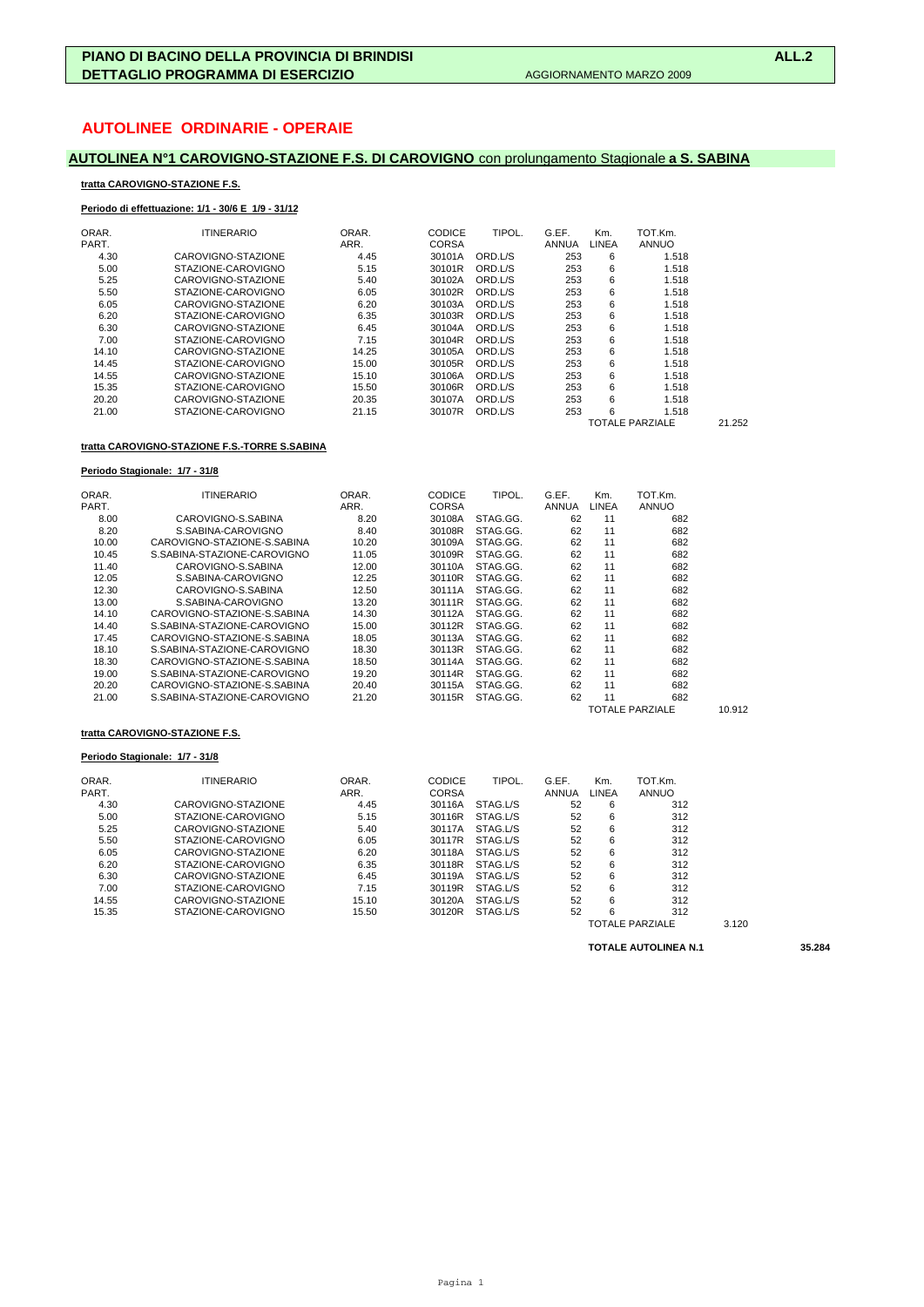# **AUTOLINEA N°2: CEGLIE M.-S.MICHELE S.NO -S.VITO DEI NORMANNI -BRINDISI**

 **con prolungamento BRINDISI ZONA INDUSTRIALE con prolungamento da Ceglie a Villa Castelli con diramazione da SERRANOVA A S.VITO con diramazione dal Km.3 strada SPECCHIOLLA A S.VITO**

### **Tratta: CEGLIE M.-S.MICHELE-S.VITO-BRINDISI - BRINDISI ZONA INDUSTRIALE**

| ORAR. | <b>ITINERARIO</b>    | ORAR. |        | TIPOL.   | G.EF. | Km.   | TOT.Km.                |         |
|-------|----------------------|-------|--------|----------|-------|-------|------------------------|---------|
| PART. |                      | ARR.  |        |          | ANNUA | LINEA | <b>ANNUO</b>           |         |
| 4.15  | CEGLIE-BRINDISI Z.I. | 5.40  | 30201A | OPER.GG. | 365   | 59    | 21.535                 |         |
| 6.05  | BRINDISI Z.I.-CEGLIE | 7.35  | 30201R | OPER.GG. | 365   | 59    | 21.535                 |         |
| 12.10 | CEGLIE-BRINDISI Z.I. | 13.40 | 30202A | OPER.GG. | 365   | 59    | 21.535                 |         |
| 14.05 | BRINDISI Z.I.-CEGLIE | 15.35 | 30202R | OPER.GG. | 365   | 59    | 21.535                 |         |
| 20.15 | CEGLIE-BRINDISI Z.I. | 21.40 | 30203A | OPER.GG. | 365   | 59    | 21.535                 |         |
| 22.05 | BRINDISI Z.I.-CEGLIE | 23.35 | 30203R | OPER.GG. | 365   | 59    | 21.535                 |         |
|       |                      |       |        |          |       |       | <b>TOTALE PARZIALE</b> | 129.210 |
| 5.05  | CEGLIE-BRINDISI Z.I. | 6.30  | 30204A | OPER.L/V | 255   | 59    | 15.045                 |         |
| 16.20 | BRINDISI Z.I.-CEGLIE | 17.45 | 30204R | OPER.L/V | 255   | 59    | 15.045                 |         |
| 6.00  | CEGLIE-BRINDISI Z.I. | 7.25  | 30205A | OPER.L/V | 255   | 59    | 15.045                 |         |
| 16.40 | BRINDISI Z.I.-CEGLIE | 18.10 | 30205R | OPER.L/V | 255   | 59    | 15.045                 |         |
|       |                      |       |        |          |       |       | <b>TOTALE PARZIALE</b> | 60.180  |

### **Tratta: ZONA INDUSTRIALE CAPOLINEA POLIMER - STABILIMENTO AVIOMAN E SALVER**

(prolungamento dell'autolinea Ceglie - Brindisi Z.I.)

| ORAR. | <b>ITINERARIO</b>          | ORAR. | <b>CODICE</b> | TIPOL.   | G.EF.        | Km.   | TOT.Km.         |       |
|-------|----------------------------|-------|---------------|----------|--------------|-------|-----------------|-------|
| PART. |                            | ARR.  | <b>CORSA</b>  |          | <b>ANNUA</b> | LINEA | <b>ANNUO</b>    |       |
| 5.40  | POLIMER - AVIOMEN - SALVER | 5.50  | 30206A        | OPER.GG. | 365          |       | 730             |       |
| 5.55  | AVIOMEN - SALVER - POLYMER | 6.05  | 30206R        | OPER.GG. | 365          | 2     | 730             |       |
| 13.40 | POLIMER - AVIOMEN - SALVER | 13.50 | 30207A        | OPER.GG. | 365          | 2     | 730             |       |
| 13.55 | AVIOMEN - SALVER - POLYMER | 14.05 | 30207R        | OPER.GG. | 365          | 2     | 730             |       |
| 21.40 | POLIMER - AVIOMEN - SALVER | 21.50 | 30208A        | OPER.GG. | 365          | 2     | 730             |       |
| 21.55 | AVIOMEN - SALVER - POLYMER | 22.05 | 30208R        | OPER.GG. | 365          | 2     | 730             |       |
|       |                            |       |               |          |              |       | TOTALE PARZIALE | 4.380 |
| 7.45  | POLIMER - AVIOMEN - SALVER | 7.55  | 30209A        | OPER.L/V | 255          | 2     | 510             |       |
| 16.30 | AVIOMEN - SALVER - POLYMER | 16.40 | 30209R        | OPER.L/V | 255          |       | 510             |       |
|       |                            |       |               |          |              |       | TOTALE PARZIALE | 1.020 |
|       |                            |       |               |          |              |       |                 |       |

### **Tratta: CEGLIE M.-S.MICHELE-S.VITO-BRINDISI - BRINDISI**

| ORAR.<br>PART. | <b>ITINERARIO</b>        | ORAR.<br>ARR. |        | TIPOL.             | G.EF.<br>ANNUA | Km.<br><b>LINEA</b> | TOT.Km.<br><b>ANNUO</b> |         |
|----------------|--------------------------|---------------|--------|--------------------|----------------|---------------------|-------------------------|---------|
| 6.20           | <b>CEGLIE-BRINDISI</b>   | 7.50          | 30210A | ORD.L/S            | 305            |                     | 15.555                  |         |
| 8.30           | <b>BRINDISI-CEGLIE</b>   | 10.00         | 30210R | ORD.L/S            | 305            | 51<br>51            | 15.555                  |         |
| 6.45           | <b>CEGLIE-BRINDISI</b>   | 8.10          | 30211A | ORD.L/S            | 305            | 51                  | 15.555                  |         |
|                |                          |               |        |                    |                |                     |                         |         |
| 10.30<br>7.25  | <b>BRINDISI-CEGLIE</b>   | 12.00<br>9.05 | 30211R | ORD.L/S<br>ORD.L/S | 305            | 51<br>51            | 15.555<br>15.555        |         |
|                | <b>CEGLIE-BRINDISI</b>   |               | 30212A |                    | 305            |                     |                         |         |
| 12.30          | <b>BRINDISI-CEGLIE</b>   | 14.05         | 30212R | ORD.L/S            | 305            | 51                  | 15.555                  |         |
| 9.15           | <b>CEGLIE-BRINDISI</b>   | 10.45         | 30213A | ORD.L/S            | 305            | 51                  | 15.555                  |         |
| 13.30          | <b>BRINDISI-CEGLIE</b>   | 15.05         | 30213R | ORD.L/S            | 305            | 51                  | 15.555                  |         |
| 11.30          | <b>CEGLIE-BRINDISI</b>   | 13.00         | 30214A | ORD.L/S            | 305            | 51                  | 15.555                  |         |
| 14.05          | <b>BRINDISI-CEGLIE</b>   | 15.35         | 30214R | ORD.L/S            | 305            | 51                  | 15.555                  |         |
| 14.10          | <b>CEGLIE-BRINDISI</b>   | 15.40         | 30215A | ORD.L/S            | 305            | 51                  | 15.555                  |         |
| 17.00          | <b>BRINDISI-CEGLIE</b>   | 18.30         | 30215R | ORD.L/S            | 305            | 51                  | 15.555                  |         |
| 15.30          | <b>CEGLIE-BRINDISI</b>   | 17.00         | 30216A | ORD.L/S            | 305            | 51                  | 15.555                  |         |
| 17.40          | <b>BRINDISI-CEGLIE</b>   | 19.10         | 30216R | ORD.L/S            | 305            | 51                  | 15.555                  |         |
| 18.10          | <b>CEGLIE-BRINDISI</b>   | 19.25         | 30217A | ORD.L/S            | 305            | 51                  | 15.555                  |         |
| 19.15          | <b>BRINDISI-CEGLIE</b>   | 20.45         |        | 30217R ORD.L/S     | 305            | 51                  | 15.555                  |         |
|                |                          |               |        |                    |                |                     | <b>TOTALE PARZIALE</b>  | 248.880 |
| 12.40          | <b>CEGLIE - BRINDISI</b> | 14.05         | 30218A | ORD.GG.            | 365            | 51                  | 18.615                  |         |
| 21.35          | <b>BRINDISI-CEGLIE-</b>  | 23.00         | 30218R | ORD.GG.            | 365            | 51                  | 18.615                  |         |
|                |                          |               |        |                    |                |                     | <b>TOTALE PARZIALE</b>  | 37.230  |
| 5.05           | <b>CEGLIE-BRINDISI</b>   | 6.30          | 30219A | ORD.Sab/Fest       | 112            | 51                  | 5.712                   |         |
|                |                          |               |        |                    |                |                     | <b>TOTALE PARZIALE</b>  | 5.712   |
| 6.35           | <b>BRINDISI-CEGLIE</b>   | 8.05          |        | 30219R ORD.GG.     | 365            | 51                  | 18.615                  |         |
|                |                          |               |        |                    |                |                     | <b>TOTALE PARZIALE</b>  | 18.615  |
| 6.35           | CEGLIE-BRINDISI          | 8.05          | 30220A | ORDL/S             | 305            | 51                  | 15.555                  |         |
|                |                          |               |        |                    |                |                     | <b>TOTALE PARZIALE</b>  | 15.555  |

### **tratta BRINDISI-S.VITO-S.MICHELE-CEGLIE-VILLA CASTELLI**

| ORAR. | <b>ITINERARIO</b>        | ORAR. |        | TIPOL.   | G.EF. | Km.   | TOT.Km.         |        |
|-------|--------------------------|-------|--------|----------|-------|-------|-----------------|--------|
| PART. |                          | ARR.  |        |          | ANNUA | LINEA | ANNUO           |        |
| 14.50 | BRINDISI-CEGLIE-VILLA C. | 16.25 | 30221R | ORD. L/S | 305   | 59    | 17.995          |        |
| 20.10 | BRINDISI-CEGLIE-VILLA C. | 21.50 | 30222R | ORD. L/S | 305   | 59    | 17.995          |        |
|       |                          |       |        |          |       |       | TOTALE PARZIALE | 35.990 |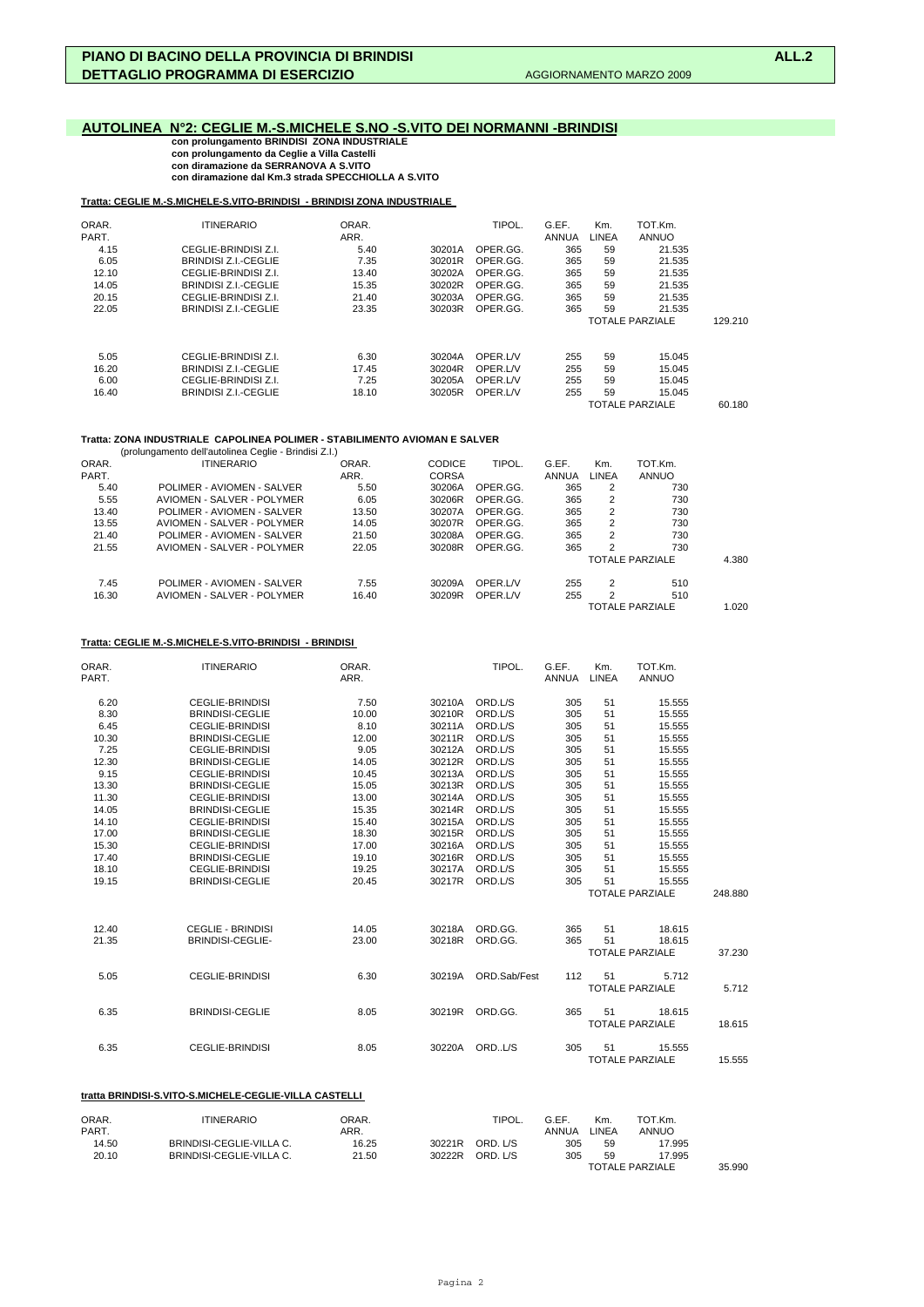|                | tratta S.MICHELE-S.VITO-BRINDISI                              |               |                  |                      |                |                                                |        |
|----------------|---------------------------------------------------------------|---------------|------------------|----------------------|----------------|------------------------------------------------|--------|
| ORAR.          | <b>ITINERARIO</b>                                             | ORAR.         |                  | TIPOL.               | G.EF.          | TOT.Km.<br>Km.                                 |        |
| PART.          |                                                               | ARR.          |                  |                      | ANNUA          | <b>ANNUO</b><br>LINEA                          |        |
| 7.00<br>13.30  | S.MICHELE-BRINDISI<br>BRINDISI-S.MICHELE                      | 7.55<br>14.25 | 30223A<br>30223R | SCOL.L/S<br>SCOL.L/S | 210<br>210     | 36<br>7.560<br>7.560<br>36                     |        |
|                |                                                               |               |                  |                      |                | <b>TOTALE PARZIALE</b>                         | 15.120 |
| 14.05          | BRINDISI-S.MICHELE                                            | 15.05         | 30224R           | SCOL.L/S             | 210            | 36<br>7.560                                    |        |
|                |                                                               |               |                  |                      |                | <b>TOTALE PARZIALE</b>                         | 7.560  |
| 12.30          | BRINDISI-S.MICHELE                                            | 13.30         | 30225R           | SCOL. SAB.           | 35             | 36<br>1.260<br><b>TOTALE PARZIALE</b>          | 1.260  |
|                |                                                               |               |                  |                      |                |                                                |        |
|                | tratta S.VITO-BRINDISI                                        |               |                  |                      |                |                                                |        |
| ORAR.<br>PART. | <b>ITINERARIO</b>                                             | ORAR.<br>ARR. |                  | TIPOL.               | G.EF.<br>ANNUA | Km.<br>TOT.Km.<br>LINEA<br>ANNUO               |        |
| 8.10           | (sospese dal 1 Luglio al 31 Agosto)<br>S.VITO-BRINDISI        | 9.00          | 30226A           | ORD.L/S              | 253            | 27<br>6.831                                    |        |
| 12.30          | BRINDISI-S.VITO                                               | 13.15         | 30226R           | ORD.L/S              | 253            | 27<br>6.831<br><b>TOTALE PARZIALE</b>          | 13.662 |
|                |                                                               |               |                  |                      |                |                                                |        |
| 13.30          | (sospese dal 1 Luglio al 31 Agosto)<br><b>BRINDISI-S.VITO</b> | 14.15         | 30227R           | ORD.L/S              | 253            | 27<br>6.831<br><b>TOTALE PARZIALE</b>          | 6.831  |
|                |                                                               |               |                  |                      |                |                                                |        |
| 7.00           | S.VITO-BRINDISI                                               | 7.45          | 30228A           | SCOL.L/S<br>SCOL.L/S | 210<br>210     | 27<br>5.670                                    |        |
| 12.30<br>7.15  | BRINDISI-S.VITO<br>S.VITO-BRINDISI                            | 13.15<br>8.00 | 30228R<br>30229A | SCOL.L/S             | 210            | 27<br>5.670<br>27<br>5.670                     |        |
| 13.40          | BRINDISI-S.VITO                                               | 14.20         | 30229R           | SCOL.L/S             | 210            | 27<br>5.670<br><b>TOTALE PARZIALE</b>          | 22.680 |
|                |                                                               |               |                  |                      |                |                                                |        |
| 7.15           | S.VITO-BRINDISI                                               | 8.00          | 30230A           | SCOL.L/S             | 210            | 27<br>5.670<br><b>TOTALE PARZIALE</b>          | 5.670  |
| 8.05           | S.VITO-BRINDISI                                               | 8.55          | 30231A           | SCOL.L/V             | 175            | 27<br>4.725                                    |        |
| 13.30          | BRINDISI-S.VITO                                               | 14.15         | 30231R           | SCOL.L/V             | 175            | 27<br>4.725                                    |        |
|                |                                                               |               |                  |                      |                | <b>TOTALE PARZIALE</b>                         | 9.450  |
| 14.05          | S.VITO - BRINDISI                                             | 14.55         | 30232R           | SCOL.L/V             | 175            | 27<br>4.725<br><b>TOTALE PARZIALE</b>          | 4.725  |
|                | tratta S.VITO-S.MICHELE-CEGLIE                                |               |                  |                      |                |                                                |        |
| ORAR.          | <b>ITINERARIO</b>                                             | ORAR.         |                  | TIPOL.               | G.EF.          | Km.<br>TOT.Km.                                 |        |
| PART.          |                                                               | ARR.<br>14.00 | 30233R           |                      | ANNUA<br>210   | <b>ANNUO</b><br>LINEA<br>26<br>5.460           |        |
| 13.30          | CEGLIE-S.VITO                                                 |               |                  | SCOL.L/S             |                | <b>TOTALE PARZIALE</b>                         | 5.460  |
| 14.40          | CEGLIE (Ist.Alberghiero)-S.VITO                               | 15.20         |                  | 30234R SCOL.L/V      | 175            | 4.550<br>26                                    |        |
|                | tratta S.MICHELE-CEGLIE                                       |               |                  |                      |                | <b>TOTALE PARZIALE</b>                         | 4.550  |
|                |                                                               |               |                  |                      |                |                                                |        |
| ORAR.<br>PART. | <b>ITINERARIO</b>                                             | ORAR.<br>ARR. |                  | TIPOL.               | G.EF.<br>ANNUA | TOT.Km.<br>Km.<br><b>LINEA</b><br><b>ANNUO</b> |        |
| 7.20           | S.MICHELE - CEGLIE                                            | 8.00          |                  | 30235A SCOL.L/V      | 175            | 20<br>3.500<br><b>TOTALE PARZIALE</b>          | 3.500  |
|                | tratta SERRANOVA-S.VITO-BRINDISI                              |               |                  |                      |                |                                                |        |
| ORAR.          | <b>ITINERARIO</b>                                             | ORAR.         |                  | TIPOL.               | G.EF.          | TOT.Km.<br>Km.                                 |        |
| PART.<br>6.55  | SERRANOVA-BRINDISI                                            | ARR.<br>8.00  | 30236A           | SCOL.L/S             | ANNUA<br>210   | <b>ANNUO</b><br>LINEA<br>37<br>7.770           |        |
|                |                                                               |               |                  |                      |                | <b>TOTALE PARZIALE</b>                         | 7.770  |
|                | tratta Km. 3 Strada SPECCHIOLLA-S.VITO-BRINDISI               |               |                  |                      |                |                                                |        |
| ORAR.<br>PART. | <b>ITINERARIO</b>                                             | ORAR.<br>ARR. |                  | TIPOL.               | G.EF.<br>ANNUA | TOT.Km.<br>Km.<br><b>ANNUO</b><br>LINEA        |        |
| 7.00           | SPECCHIOLLA-S.VITO-BRINDISI                                   | 7.55          |                  | 30237A SCOL.L/S      | 210            | 31<br>6.510<br><b>TOTALE PARZIALE</b>          | 6.510  |
|                | tratta Km. 3 Strada SPECCHIOLLA-S.VITO-SERRANOVA-BRINDISI     |               |                  |                      |                |                                                |        |
| ORAR.          | <b>ITINERARIO</b>                                             | ORAR.         |                  | TIPOL.               | G.EF.          | TOT.Km.<br>Km.                                 |        |
| PART.          |                                                               | ARR.          |                  |                      | ANNUA          | <b>ANNUO</b><br>LINEA                          |        |
|                | 14.05 BRINDISI-SERRANOVA-S.VITO-SPECCHIOLLA                   | 15.00         | 30238R           | SCOL.L/S             | 210            | 37<br>7.770<br><b>TOTALE PARZIALE</b>          | 7.770  |

# **TOTALE AUTOLINEA N.2 679.290**

### Pagina 3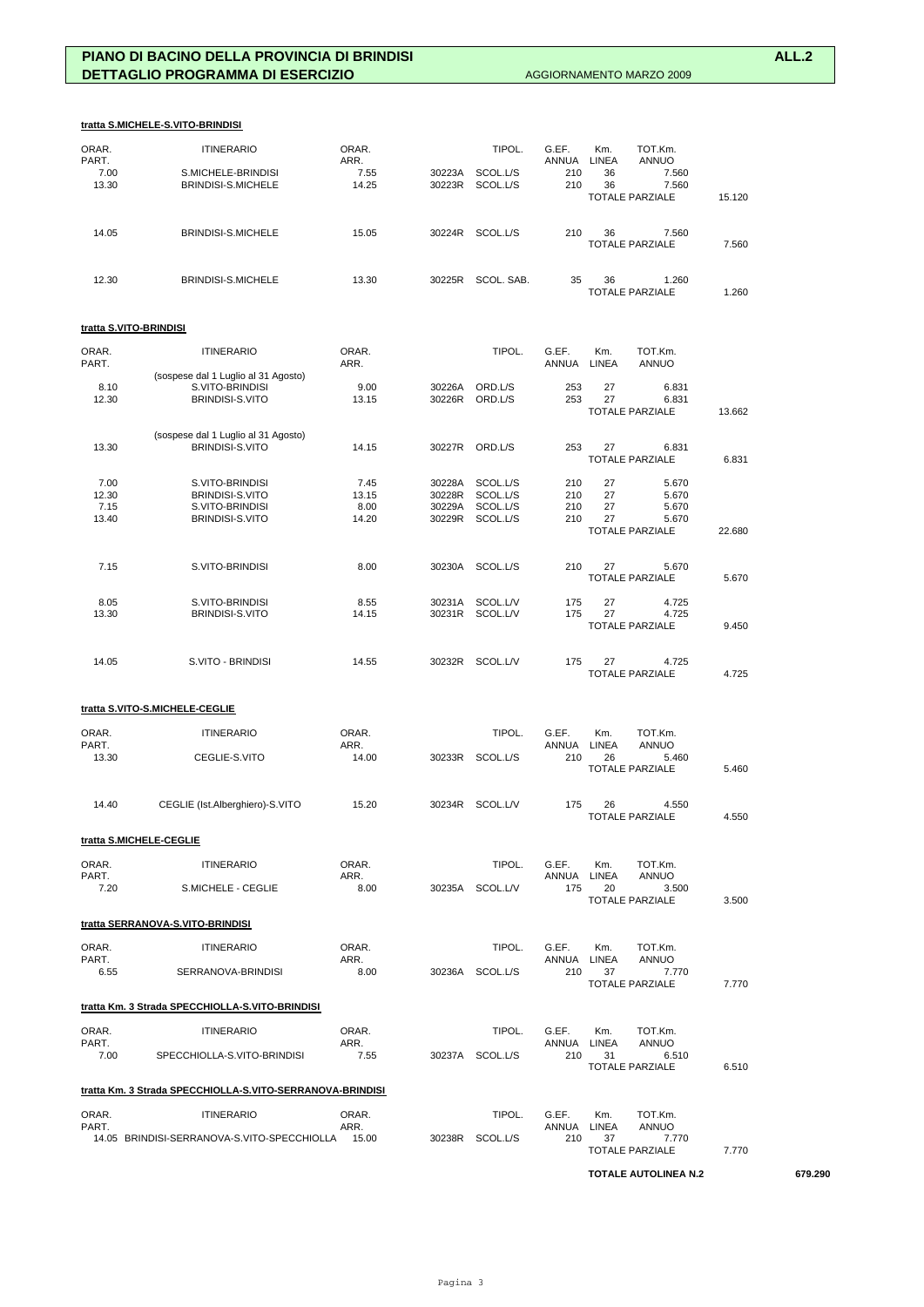| AUTOLINEA Nº3 CEGLIE-OSTUNI-CAROVIGNO-S.VITO-BRINDISI IAM |                                                                        |                                |                  |                                |                                     |                          |                                                                |        |        |  |
|-----------------------------------------------------------|------------------------------------------------------------------------|--------------------------------|------------------|--------------------------------|-------------------------------------|--------------------------|----------------------------------------------------------------|--------|--------|--|
| ORAR.<br>PART.<br>6.00<br>16.20                           | <b>ITINERARIO</b><br>CEGLIE-BRINDISI IAM<br><b>BRINDISI IAM-CEGLIE</b> | ORAR.<br>ARR.<br>7.05<br>17.30 | 30301A<br>30301R | TIPOL.<br>OPER.L/V<br>OPER.L/V | G.EF.<br><b>ANNUA</b><br>255<br>255 | Km.<br>LINEA<br>53<br>53 | TOT.Km.<br><b>ANNUO</b><br>13.515<br>13.515<br>TOTALE PARZIALE | 27.030 |        |  |
|                                                           |                                                                        |                                |                  |                                |                                     |                          | <b>TOTALE AUTOLINEA N.3</b>                                    |        | 27.030 |  |

# **AUTOLINEA N°4 CISTERNINO-CASALINI-OSTUNI-CAROVIGNO-S.VITO-BRINDISI**

 **(con prolungamento BRINDISI ZONA INDUSTRIALE) (con diramazione MESAGNE - LATIANO)**

 **(con diramazione CARANNA - SPEZIALE - MONTALBANO)**

### **tratta: CISTERNINO-CASALINI-OSTUNI-CAROVIGNO-S.VITO-BRINDISI - BRINDISI Z.I.**

| ORAR.<br>PART. | <b>ITINERARIO</b>                                                    | ORAR.<br>ARR. |        | TIPOL.   | G.EF.<br><b>ANNUA</b> | Km.<br>LINEA | TOT.Km.<br><b>ANNUO</b> |         |
|----------------|----------------------------------------------------------------------|---------------|--------|----------|-----------------------|--------------|-------------------------|---------|
| 4.10           | CISTERNINO-BRINDISI Z.I.                                             | 5.40          | 30401A | OPER.GG. | 365                   | 65           | 23.725                  |         |
| 6.05           | BRINDISI Z.I.-CISTERNINO                                             | 7.35          | 30401R | OPER.GG. | 365                   | 65           | 23.725                  |         |
| 12.05          | CISTERNINO-BRINDISI Z.I.                                             | 13.40         | 30402A | OPER.GG. | 365                   | 65           | 23.725                  |         |
| 14.05          | <b>BRINDISI Z.I.-CISTERNINO</b>                                      | 15.35         | 30402R | OPER.GG. | 365                   | 65           | 23.725                  |         |
| 20.10          | CISTERNINO-BRINDISI Z.I.                                             | 21.40         | 30403A | OPER.GG. | 365                   | 65           | 23.725                  |         |
| 22.05          | <b>BRINDISI Z.I.-CISTERNINO</b>                                      | 23.35         | 30403R | OPER.GG. | 365                   | 65           | 23.725                  |         |
|                |                                                                      |               |        |          |                       |              | <b>TOTALE PARZIALE</b>  | 142.350 |
|                |                                                                      |               |        |          |                       |              |                         |         |
| 6.10           | CISTERNINO-BRINDISI Z.I.                                             | 7.40          | 30404A | OPER.L/V | 255                   | 65           | 16.575                  |         |
| 16.40          | <b>BRINDISI Z.I.-CISTERNINO</b>                                      | 18.10         | 30404R | OPER.L/V | 255                   | 65           | 16.575                  |         |
|                |                                                                      |               |        |          |                       |              | <b>TOTALE PARZIALE</b>  | 33.150  |
|                |                                                                      |               |        |          |                       |              |                         |         |
| 16.20          | <b>BRINDISI Z.I.-CISTERNINO</b>                                      | 17.50         | 30405R | OPER.L/V | 255                   | 65           | 16.575                  |         |
|                |                                                                      |               |        |          |                       |              | <b>TOTALE PARZIALE</b>  | 16.575  |
|                |                                                                      |               |        |          |                       |              |                         |         |
|                | tratta CISTERNINO-S.VITO Navetta a S.Vito per Brindisi Z.I.          |               |        |          |                       |              |                         |         |
| ORAR.          | <b>ITINERARIO</b>                                                    | ORAR.         |        | TIPOL.   | G.EF.                 | Km.          | TOT.Km.                 |         |
| PART.          |                                                                      | ARR.          |        |          | <b>ANNUA</b>          | <b>LINEA</b> | <b>ANNUO</b>            |         |
| 5.05           | CISTERNINO-S.VITO                                                    | 5.45          | 30405A | OPER.L/V | 255                   | 31           | 7.905                   |         |
|                | effettua coincidenza con la corsa 5,05 Ceglie - Brindisi Z.I.        |               |        |          |                       |              | <b>TOTALE PARZIALE</b>  | 7.905   |
|                |                                                                      |               |        |          |                       |              |                         |         |
|                | tratta: OSTUNI-CAROVIGNO-S.VITO-BRINDISI - BRINDISI ZONA INDUSTRIALE |               |        |          |                       |              |                         |         |
| ORAR.          | <b>ITINERARIO</b>                                                    | ORAR.         |        | TIPOL.   | G.EF.                 | Km.          | TOT.Km.                 |         |
| PART.          |                                                                      | ARR.          |        |          | <b>ANNUA</b>          | <b>LINEA</b> | <b>ANNUO</b>            |         |
| 6.25           | OSTUNI-BRINDISI Z.I.                                                 | 7.35          | 30406A | OPER.L/V | 255                   | 53           | 13.515                  |         |
|                |                                                                      |               |        |          |                       |              | <b>TOTALE PARZIALE</b>  | 13515   |
|                |                                                                      |               |        |          |                       |              |                         |         |
|                | sospesa dal 1 luglio al 31 agosto                                    |               |        |          |                       |              |                         |         |
| 6.35           | OSTUNI-BRINDISI Z.I.                                                 | 7.40          | 30407A | OPER.L/V | 212                   | 53           | 11.236                  |         |
|                |                                                                      |               |        |          |                       |              | <b>TOTALE PARZIALE</b>  | 11.236  |
|                |                                                                      |               |        |          |                       |              |                         |         |

### **tratta: CISTERNINO-CASALINI-OSTUNI-CAROVIGNO-S.VITO-BRINDISI**

| ORAR.<br>PART. | <b>ITINERARIO</b>   | ORAR.<br>ARR. |        | TIPOL.    | G.EF.<br><b>ANNUA</b> | Km.<br><b>LINEA</b> | TOT.Km.<br><b>ANNUO</b> |         |
|----------------|---------------------|---------------|--------|-----------|-----------------------|---------------------|-------------------------|---------|
| 6.35           | CISTERNINO-BRINDISI | 8.05          | 30408A | ORD. L/S  | 305                   | 56                  | 17.080                  |         |
| 14.05          | BRINDISI-CISTERNINO | 15.35         | 30408R | ORD. L/S  | 305                   | 56                  | 17.080                  |         |
| 7.20           | CISTERNINO-BRINDISI | 9.05          | 30409A | ORD. L/S  | 305                   | 56                  | 17.080                  |         |
| 10.30          | BRINDISI-CISTERNINO | 12.05         | 30409R | ORD. L/S  | 305                   | 56                  | 17.080                  |         |
| 9.35           | CISTERNINO-BRINDISI | 11.10         | 30410A | ORD. L/S  | 305                   | 56                  | 17.080                  |         |
| 13.30          | BRINDISI-CISTERNINO | 15.10         | 30410R | ORD. L/S  | 305                   | 56                  | 17.080                  |         |
| 15.30          | CISTERNINO-BRINDISI | 17.00         | 30411A | ORD. L/S  | 305                   | 56                  | 17.080                  |         |
| 18.45          | BRINDISI-CISTERNINO | 20.20         | 30411R | ORD. L/S  | 305                   | 56                  | 17.080                  |         |
| 17.00          | CISTERNINO-BRINDISI | 18.30         | 30412A | ORD. L/S  | 305                   | 56                  | 17.080                  |         |
| 20.25          | BRINDISI-CISTERNINO | 21.50         | 30412R | ORD. L/S  | 305                   | 56                  | 17.080                  |         |
|                |                     |               |        |           |                       |                     | <b>TOTALE PARZIALE</b>  | 170.800 |
| 8.30           | BRINDISI-CISTERNINO | 9.55          | 30413R | ORD. L/S  | 305                   | 56                  | 17.080                  |         |
| 12.30          | BRINDISI-CISTERNINO | 14.05         | 30414R | ORD. L/S  | 305                   | 56                  | 17.080                  |         |
|                |                     |               |        |           |                       |                     | <b>TOTALE PARZIALE</b>  | 34160   |
| 16.50          | BRINDISI-CISTERNINO | 18.15         | 30415R | ORD, SAB. | 52                    | 56                  | 2.912                   |         |
|                |                     |               |        |           |                       |                     | <b>TOTALE PARZIALE</b>  | 2.912   |
| 17.40          | BRINDISI-CISTERNINO | 19.15         | 30416R | ORD. L/V  | 255                   | 56                  | 14.280                  |         |
|                |                     |               |        |           |                       |                     | <b>TOTALE PARZIALE</b>  | 14.280  |
| 6.35           | CISTERNINO-BRINDISI | 8.00          | 30417A | SCOL.L/S  | 210                   | 56                  | 11.760                  |         |
|                |                     |               |        |           |                       |                     | <b>TOTALE PARZIALE</b>  | 11.760  |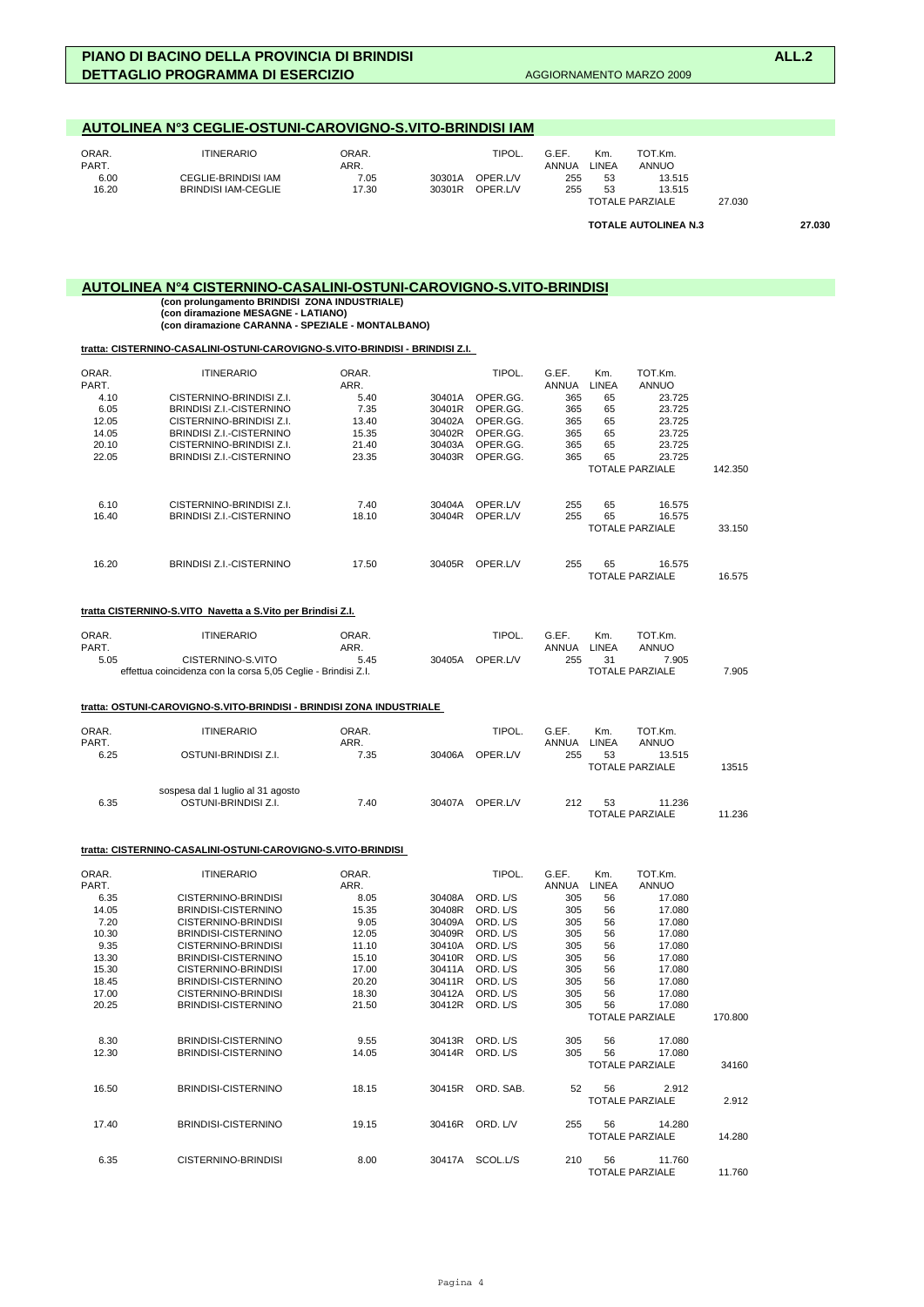| ORAR.<br>PART. | <b>ITINERARIO</b>                                                   | ORAR.<br>ARR. |                  | TIPOL.                             | G.EF.<br>ANNUA LINEA | Km.<br>TOT.Km.<br><b>ANNUO</b>        |        |
|----------------|---------------------------------------------------------------------|---------------|------------------|------------------------------------|----------------------|---------------------------------------|--------|
| 14.00          | CIST.-LAT-MES-BRIN.                                                 | 16.00         | 30418A           | ORD.L/V                            | 255                  | 72<br>18.360                          |        |
|                |                                                                     |               |                  |                                    |                      | <b>TOTALE PARZIALE</b>                | 18.360 |
|                | tratta CISTERNINO-CARANNA-SPEZIALE-OSTUNI-CAROVIGNO-S.VITO-BRINDISI |               |                  |                                    |                      |                                       |        |
| ORAR.          | <b>ITINERARIO</b>                                                   | ORAR.         |                  | TIPOL.                             | G.EF.                | Km.<br>TOT.Km.                        |        |
| PART.          |                                                                     | ARR.          |                  |                                    | ANNUA LINEA          | <b>ANNUO</b>                          |        |
| 6.20<br>14.05  | CIST.-SPEZ.-BRINDISI<br>BRINDISI-SPEZ.-CIST.                        | 8.05<br>15.45 | 30419A<br>30419R | ORD.L/S<br>ORD.L/S                 | 305<br>305           | 68<br>20.740<br>68<br>20.740          |        |
|                |                                                                     |               |                  |                                    |                      | <b>TOTALE PARZIALE</b>                | 41.480 |
|                | tratta CISTERNINO-CASALINI-OSTUNI                                   |               |                  |                                    |                      |                                       |        |
| ORAR.          | <b>ITINERARIO</b>                                                   | ORAR.         |                  | TIPOL.                             | G.EF.                | TOT.Km.<br>Km.                        |        |
| PART.          |                                                                     | ARR.          |                  |                                    | ANNUA LINEA          | <b>ANNUO</b>                          |        |
| 5.50<br>6.30   | CISTERNINO-OSTUNI<br>OSTUNI-CISTERNINO                              | 6.20<br>7.00  | 30420A<br>30420R | ORD.L/S<br>ORD.L/S                 | 305<br>305           | 16<br>4.880<br>16<br>4.880            |        |
| 7.30           | OSTUNI-CISTERNINO                                                   | 8.00          | 30421A           | ORD.L/S                            | 305                  | 16<br>4.880                           |        |
| 12.35          | CISTERNINO-OSTUNI                                                   | 13.10         | 30421R           | ORD.L/S                            | 305                  | 16<br>4.880                           |        |
|                |                                                                     |               |                  |                                    |                      | TOTALE PARZIALE                       | 19.520 |
| 13.10          | OSTUNI-CISTERNINO                                                   | 13.40         | 30422R           | ORD.L/S                            | 305                  | 16<br>4.880                           |        |
|                |                                                                     |               |                  |                                    |                      | <b>TOTALE PARZIALE</b>                | 4.880  |
| 7.30           | OSTUNI-CISTERNINO                                                   | 8.00          | 30423A           | SCOL.L/S                           | 210                  | 16<br>3.360                           |        |
| 13.30          | CISTERNINO-OSTUNI                                                   | 14.00         | 30423R           | SCOL.L/S                           | 210                  | 16<br>3.360                           |        |
| 8.15           | CISTERNINO-OSTUNI                                                   | 8.45          | 30424A           | SCOL.L/S                           | 210                  | 16<br>3.360                           |        |
| 14.10          | OSTUNI-CISTERNINO                                                   | 14.40         | 30424R           | SCOL.L/S                           | 210                  | 16<br>3.360                           |        |
|                |                                                                     |               |                  |                                    |                      | <b>TOTALE PARZIALE</b>                | 13.440 |
| 13.30          | CISTERNINO - OSTUNI                                                 | 14.00         | 30425R           | SCOL.L/S                           | 210                  | 16<br>3.360<br><b>TOTALE PARZIALE</b> |        |
|                |                                                                     |               |                  |                                    |                      |                                       | 3.360  |
|                | tratta CASALINI-CISTERNINO                                          |               |                  |                                    |                      |                                       |        |
| ORAR.          | <b>ITINERARIO</b>                                                   | ORAR.         |                  | TIPOL.                             | G.EF.                | TOT.Km.<br>Km.                        |        |
| PART.          |                                                                     | ARR.          |                  |                                    | <b>ANNUA</b>         | LINEA<br><b>ANNUO</b>                 |        |
| 7.45<br>13.35  | CASALINI-CISTERNINO<br>CISTERNINO-CASALINI                          | 8.00<br>13.50 | 30426A<br>30426R | SCOL.L/S<br>SCOL.L/S               | 210<br>210           | 5<br>1.050<br>5<br>1.050              |        |
|                |                                                                     |               |                  |                                    |                      | <b>TOTALE PARZIALE</b>                | 2.100  |
| 14.35          | CISTERNINO-CASALINI                                                 | 14.50         |                  | 30427R SCOL.L/S                    | 210                  | 5<br>1.050                            |        |
|                |                                                                     |               |                  |                                    |                      | <b>TOTALE PARZIALE</b>                | 1.050  |
|                | tratta OSTUNI-CAROVIGNO-S.VITO-BRINDISI                             |               |                  |                                    |                      |                                       |        |
| ORAR.          | <b>ITINERARIO</b>                                                   | ORAR.         |                  | TIPOL.                             | G.EF.                | Km.<br>TOT.Km.                        |        |
| PART.<br>6.25  | OSTUNI-BRINDISI                                                     | ARR.<br>7.40  | 30428A           | ORD. Sab.                          | ANNUA LINEA<br>52    | <b>ANNUO</b><br>42<br>2.184           |        |
|                |                                                                     |               |                  |                                    |                      | <b>TOTALE PARZIALE</b>                | 2.184  |
| 15.00          | OSTUNI-BRINDISI                                                     | 16.00         |                  | 30429A ORD.L/S                     | 305                  | 42<br>12.810                          |        |
|                |                                                                     |               |                  |                                    |                      | <b>TOTALE PARZIALE</b>                | 12.810 |
| 6.55           | OSTUNI-BRINDISI                                                     | 8.00          |                  | 30430A SCOL.L/S                    | 210                  | 42<br>8.820                           |        |
| 8.30           | <b>BRINDISI-OSTUNI</b>                                              | 9.30          |                  | 30430R SCOL.L/S                    | 210                  | 42<br>8.820                           |        |
| 6.55           | OSTUNI-BRINDISI                                                     | 8.00          |                  | 30431A SCOL.L/S<br>30431R SCOL.L/S | 210                  | 42<br>8.820<br>42                     |        |
| 10.30          | BRINDISI-OSTUNI                                                     | 11.30         |                  |                                    | 210                  | 8.820<br><b>TOTALE PARZIALE</b>       | 35.280 |
| 13.30          | BRINDISI-OSTUNI                                                     | 14.35         |                  | 30432R SCOL.L/S                    | 210                  | 42<br>8.820                           |        |
|                |                                                                     |               |                  |                                    |                      | <b>TOTALE PARZIALE</b>                | 8.820  |
| 12.30          | BRINDISI-OSTUNI                                                     | 13.30         |                  | 30433R SCOL.Sab.                   | 35                   | 42<br>1.470<br><b>TOTALE PARZIALE</b> | 1.470  |
|                |                                                                     |               |                  |                                    |                      |                                       |        |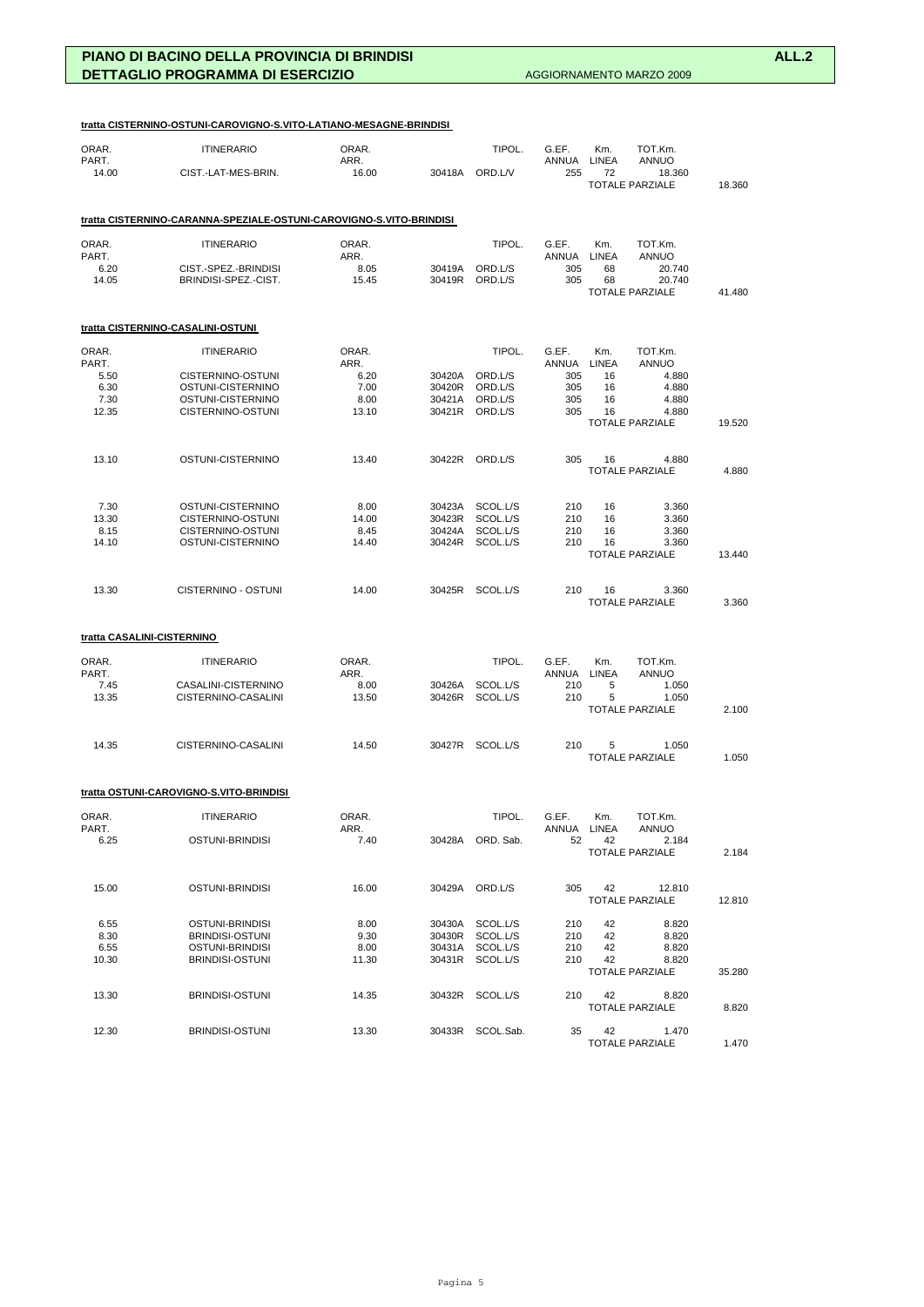### **tratta CAROVIGNO-S.VITO-BRINDISI**

| ORAR.<br>PART.<br>7.00 | <b>ITINERARIO</b><br>CAROVIGNO-BRINDISI                 | ORAR.<br>ARR.<br>7.55 | 30434A           | TIPOL.<br>ORD.L/S    | G.EF.<br><b>ANNUA</b><br>305 | Km.<br>LINEA<br>34 | TOT.Km.<br><b>ANNUO</b><br>10.370<br><b>TOTALE PARZIALE</b> | 10.370 |
|------------------------|---------------------------------------------------------|-----------------------|------------------|----------------------|------------------------------|--------------------|-------------------------------------------------------------|--------|
| 14.05                  | sospesa dal 1 Luglio al 31 Agosto<br>BRINDISI-CAROVIGNO | 15.00                 | 30434R           | ORD.L/S              | 253                          | 34                 | 8.602<br><b>TOTALE PARZIALE</b>                             | 8.602  |
| 12.30                  | sospesa dal 1 Luglio al 31 Agosto<br>BRINDISI-CAROVIGNO | 13.25                 | 30435R           | ORD.L/V              | 212                          | 34                 | 7.208<br><b>TOTALE PARZIALE</b>                             | 7.208  |
| 7.00<br>13.30          | CAROVIGNO-BRINDISI<br>BRINDISI-CAROVIGNO                | 7.55<br>14.25         | 30436A<br>30436R | SCOL.L/S<br>SCOL.L/S | 210<br>210                   | 34<br>34           | 7.140<br>7.140<br><b>TOTALE PARZIALE</b>                    | 14.280 |
| 13.30                  | BRINDISI-CAROVIGNO                                      | 14.25                 | 30437R           | SCOL.L/S             | 210                          | 34                 | 7.140<br><b>TOTALE PARZIALE</b>                             | 7.140  |
| 12.30                  | BRINDISI-CAROVIGNO                                      | 13.25                 | 30438R           | SCOL.Sab.            | 35                           | 34                 | 1.190<br><b>TOTALE PARZIALE</b>                             | 1.190  |

### **tratta: OSTUNI-CAROVIGNO-S.VITO-MESAGNE-LATIANO**

| ORAR. | <b>ITINERARIO</b> | ORAR. |        | TIPOL.  | G.EF  | Km.   | TOT.Km.                |        |
|-------|-------------------|-------|--------|---------|-------|-------|------------------------|--------|
| PART. |                   | ARR.  |        |         | ANNUA | LINEA | ANNUO                  |        |
| 5.40  | OSTUNI-LATIANO    | 6.30  | 30439A | ORD.L/S | 305   | 38    | 11.590                 |        |
| 14.20 | LATIANO-OSTUNI    | 15.10 | 30439R | ORD.L/S | 305   | 38    | 11.590                 |        |
| 6.30  | LATIANO-OSTUNI    | 7.30  | 30440A | ORD.L/S | 305   | 38    | 11.590                 |        |
| 13.25 | OSTUNI-LATIANO    | 14.20 | 30440R | ORD.L/S | 305   | 38    | 11.590                 |        |
|       |                   |       |        |         |       |       | <b>TOTALE PARZIALE</b> | 46.360 |

### **tratta OSTUNI-CAROVIGNO-S.VITO**

| ORAR.<br>PART. | <b>ITINERARIO</b>                                                       | ORAR.<br>ARR. |        | TIPOL.     | G.EF.<br><b>ANNUA</b> | Km.<br><b>LINEA</b> | TOT.Km.<br><b>ANNUO</b> |        |
|----------------|-------------------------------------------------------------------------|---------------|--------|------------|-----------------------|---------------------|-------------------------|--------|
| 7.35           | OSTUNI-S.VITO                                                           | 8.10          | 30441A | ORD.L/S    | 305                   | 18                  | 5.490                   |        |
| 8.10           | S.VITO-OSTUNI                                                           | 8.45          | 30441R | ORD.L/S    | 305                   | 18                  | 5.490                   |        |
| 12.10          | OSTUNI-S.VITO                                                           | 12.45         | 30442A | ORD.L/S    | 305                   | 18                  | 5.490                   |        |
| 12.45          | S.VITO-OSTUNI                                                           | 13.20         | 30442R | ORD.L/S    | 305                   | 18                  | 5.490                   |        |
|                |                                                                         |               |        |            |                       |                     | <b>TOTALE PARZIALE</b>  | 21.960 |
|                |                                                                         |               |        |            |                       |                     |                         |        |
| 7.00           | S.VITO-OSTUNI                                                           | 7.30          | 30443A | SCOL.L/S   | 210                   | 18                  | 3.780                   |        |
| 12.10          | OSTUNI-S.VITO                                                           | 12.45         | 30443R | SCOL.L/S   | 210                   | 18                  | 3.780                   |        |
| 7.00           | S.VITO-OSTUNI                                                           | 7.30          | 30444A | SCOL.L/S   | 210                   | 18                  | 3.780                   |        |
| 12.55          | OSTUNI-S.VITO                                                           | 13.30         | 30444R | SCOL.L/S   | 210                   | 18                  | 3.780                   |        |
| 7.10           | S.VITO - OSTUNI                                                         | 7.35          | 30445A | SCOL.L/S   | 210                   | 18                  | 3.780                   |        |
| 13.10          | OSTUNI-S.VITO                                                           | 13.45         | 30445R | SCOL.L/S   | 210                   | 18                  | 3.780                   |        |
|                |                                                                         |               |        |            |                       |                     | <b>TOTALE PARZIALE</b>  | 22.680 |
| 13.10          | OSTUNI-S.VITO                                                           | 13.45         | 30446R | SCOL.L/S   | 210                   | 18                  | 3.780                   |        |
| 13.10          | OSTUNI-S.VITO                                                           | 13.45         | 30447R | SCOL.L/S   | 210                   | 18                  | 3.780                   |        |
| 13.15          | OSTUNI-S.VITO                                                           | 13.55         | 30448R | SCOL.L/S   | 210                   | 18                  | 3.780                   |        |
|                |                                                                         |               |        |            |                       |                     | <b>TOTALE PARZIALE</b>  | 11.340 |
| 13.15          | OSTUNI-S.VITO                                                           | 13.55         | 30449R | SCOL.L/V   | 175                   | 18                  | 3.150                   |        |
| 13.50          | OSTUNI-S.VITO                                                           | 14.25         | 30450R | SCOL.L/V   | 175                   | 18                  | 3.150                   |        |
|                |                                                                         |               |        |            |                       |                     | <b>TOTALE PARZIALE</b>  | 6.300  |
|                | (si effettua dal 11/6 al 10/9)                                          |               |        |            |                       |                     |                         |        |
|                | (effetua coincidenza a Ostuni per Torre Canne)                          |               |        |            |                       |                     |                         |        |
| 7.30           | S.VITO - OSTUNI                                                         | 8.00          | 30451A | STAG. .L/S | 78                    | 18                  | 1.404                   |        |
|                |                                                                         |               |        |            |                       |                     | <b>TOTALE PARZIALE</b>  | 1.404  |
|                | tratta S.VITO-CAROVIGNO-OSTUNI-CISTERNINO                               |               |        |            |                       |                     |                         |        |
| ORAR.          | <b>ITINERARIO</b>                                                       | ORAR.         |        | TIPOL.     | G.EF.                 | Km.                 | TOT.Km.                 |        |
| PART.<br>7.00  | S.VITO-CISTERNINO                                                       | ARR.<br>8.00  | 30452A | SCOL.L/S   | <b>ANNUA</b><br>210   | <b>LINEA</b><br>31  | <b>ANNUO</b><br>6.510   |        |
| 13.35          | CISTERNINO-S.VITO                                                       | 14.35         | 30452R | SCOL.L/S   | 210                   | 31                  | 6.510                   |        |
|                |                                                                         |               |        |            |                       |                     | <b>TOTALE PARZIALE</b>  | 13.020 |
|                | Navetta corsa 13,45 da Università di Lecce<br>e corsa 14,50 da Brindisi |               |        |            |                       |                     |                         |        |
| 15.25          | S.VITO-CISTERNINO                                                       | 16.15         | 30453R | ORDL/S     | 305                   | 31                  | 9.455                   |        |

15.25 S.VITO-CISTERNINO 16.15 30453R ORD..L/S 305 31 9.455 TOTALE PARZIALE 9.455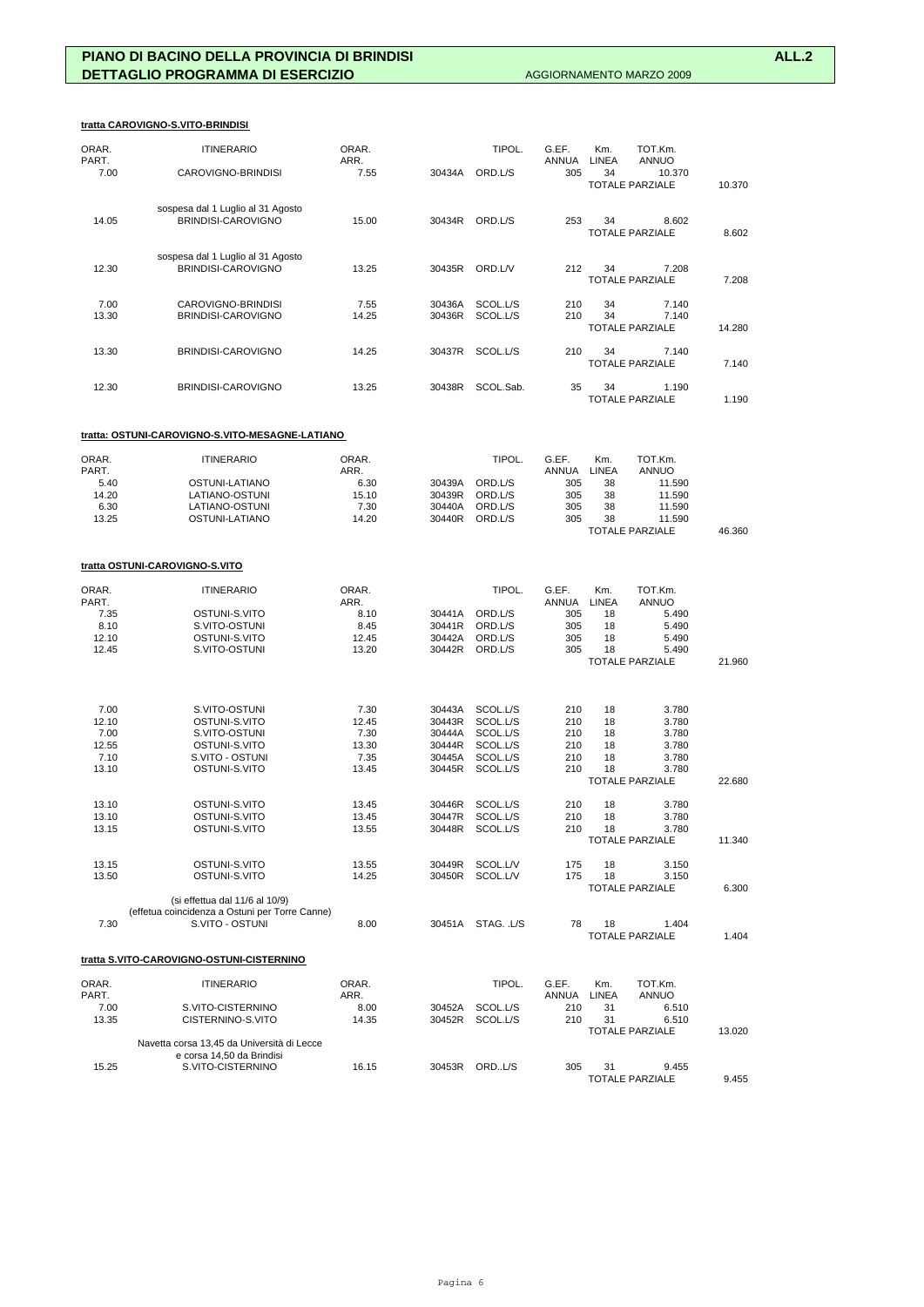# **tratta CAROVIGNO-OSTUNI-CISTERNINO**

| ORAR.<br>PART. | <b>ITINERARIO</b>                        | ORAR.<br>ARR. |        | TIPOL.    | G.EF.<br>ANNUA | Km.<br>LINEA | TOT.Km.<br><b>ANNUO</b> |        |
|----------------|------------------------------------------|---------------|--------|-----------|----------------|--------------|-------------------------|--------|
| 7.15           | CAROVIGNO-CISTERNINO                     | 8.00          | 30454A | SCOL.L/S  | 210            | 25           | 5.250                   |        |
| 13.30          | CISTERNINO-CAROVIGNO                     | 14.20         | 30454R | SCOL.L/S  | 210            | 25           | 5.250                   |        |
|                | tratta CAROVIGNO-OSTUNI                  |               |        |           |                |              |                         |        |
| ORAR.<br>PART. | <b>ITINERARIO</b>                        | ORAR.<br>ARR. |        | TIPOL.    | G.EF.<br>ANNUA | Km.<br>LINEA | TOT.Km.<br><b>ANNUO</b> |        |
| 7.15           | CAROVIGNO-OSTUNI                         | 7.35          | 30455A | SCOL.L/S  | 210            | 12           | 2.520                   |        |
| 12.30          | OSTUNI-CAROVIGNO                         | 12.45         | 30455R | SCOL.L/S  | 210            | 12           | 2.520                   |        |
| 7.25           | CAROVIGNO-OSTUNI                         | 7.45          | 30456A | SCOL.L/S  | 210            | 12           | 2.520                   |        |
| 12.55          | OSTUNI-CAROVIGNO                         | 13.15         | 30456R | SCOL.L/S  | 210            | 12           | 2.520                   |        |
| 7.25           | CAROVIGNO-OSTUNI                         | 7.45          | 30457A | SCOL.L/S  | 210            | 12           | 2.520                   |        |
| 12.55          | OSTUNI-CAROVIGNO                         | 13.15         | 30457R | SCOL.L/S  | 210            | 12           | 2.520                   |        |
| 7.25           | CAROVIGNO-OSTUNI                         | 7.45          | 30458A | SCOL.L/S  | 210            | 12           | 2.520                   |        |
| 13.05          | OSTUNI-CAROVIGNO                         | 13.25         | 30458R | SCOL.L/S  | 210            | 12           | 2.520                   |        |
| 7.25           | CAROVIGNO-OSTUNI                         | 7.45          | 30459A | SCOL.L/S  | 210            | 12           | 2.520                   |        |
| 13.05          | OSTUNI-CAROVIGNO                         | 13.25         | 30459R | SCOL.L/S  | 210            | 12           | 2.520                   |        |
| 7.25           | CAROVIGNO - OSTUNI                       | 7.45          | 30460A | SCOL.L/S  | 210            | 12           | 2.520                   |        |
| 13.10          | OSTUNI-CAROVIGNO                         | 13.30         | 30460R | SCOL.L/S  | 210            | 12           | 2.520                   |        |
| 7.25           | CAROVIGNO - OSTUNI                       | 7.45          | 30461A | SCOL.L/S  | 210            | 12           | 2.520                   |        |
| 13.15          | OSTUNI-CAROVIGNO                         | 13.40         | 30461R | SCOL.L/S  | 210            | 12           | 2.520                   |        |
| 7.30           | CAROVIGNO - OSTUNI                       | 7.45          | 30462A | SCOL.L/S  | 210            | 12           | 2.520                   |        |
| 13.15          | OSTUNI-CAROVIGNO                         | 13.40         | 30462R | SCOL.L/S  | 210            | 12           | 2.520                   |        |
| 8.25           | CAROVIGNO - OSTUNI                       | 8.45          | 30463A | SCOL.L/S  | 210            | 12           | 2.520                   |        |
| 14.20          | OSTUNI-CAROVIGNO                         | 14.35         | 30463R | SCOL.L/S  | 210            | 12           | 2.520                   |        |
|                |                                          |               |        |           |                |              | <b>TOTALE PARZIALE</b>  | 45.360 |
| 13.45          | OSTUNI-CAROVIGNO                         | 14.00         | 30464R | SCOL.L/V  | 175            | 12           | 2.100                   |        |
| 14.00          | CAROVIGNO - OSTUNI                       | 14.15         | 30465R | SCOL.L/V  | 175            | 12           | 2.100                   |        |
| 14.00          | CAROVIGNO - OSTUNI                       | 14.15         | 30466R | SCOL.L/V  | 175            | 12           | 2.100                   |        |
| 17.40          | OSTUNI - CAROVIGNO                       | 17.55         | 30467R | SCOL.L/V  | 175            | 12           | 2.100                   |        |
|                |                                          |               |        |           |                |              | <b>TOTALE PARZIALE</b>  | 8.400  |
|                | Corsa bis per Mercato Settimanale Ostuni |               |        |           |                |              |                         |        |
| 12.10          | OSTUNI-CAROVIGNO                         | 12.30         | 30468R | SCOL.SAB. | 35             | 12           | 420                     |        |
| 12.10          | OSTUNI-CAROVIGNO                         | 12.30         | 30469R | SCOL.SAB. | 35             | 12           | 420                     |        |
| 12.40          | OSTUNI-CAROVIGNO                         | 12.55         | 30470R | SCOL.SAB. | 35             | 12           | 420                     |        |
| 12.55          | OSTUNI-CAROVIGNO                         | 13.15         | 30471R | SCOL.SAB. | 35             | 12           | 420                     |        |
|                |                                          |               |        |           |                |              | <b>TOTALE PARZIALE</b>  | 1.680  |

TOTALE AUTOLINEA N.4 860.146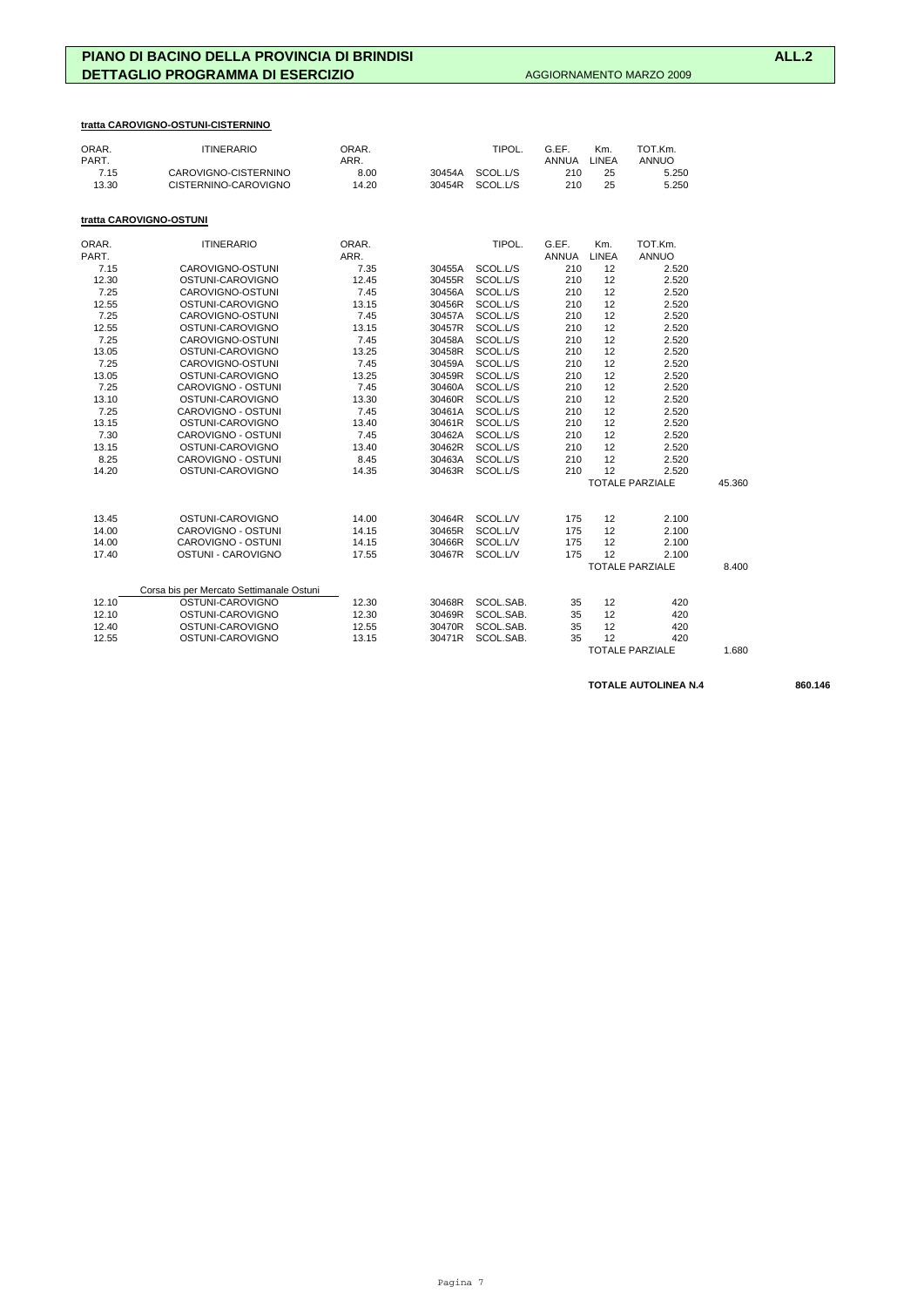# **AUTOLINEA N°5 CISTERNINO-CARANNA-PEZZE DI GRECO-FASANO-FASANO SCALO**

| ORAR.<br>PART. | <b>ITINERARIO</b>                                                                             | ORAR.<br>ARR. |                  | TIPOL.                   | G.EF.<br>ANNUA | Km.<br>LINEA | TOT.Km.<br><b>ANNUO</b>       |         |         |
|----------------|-----------------------------------------------------------------------------------------------|---------------|------------------|--------------------------|----------------|--------------|-------------------------------|---------|---------|
| 3.55           | CIST.-FASANO SCALO                                                                            | 4.30          | 30501A           | ORD.L/S                  | 305            | 24           | 7.320                         |         |         |
| 5.20           | CIST.-FASANO SCALO                                                                            | 5.55          | 30502A           | ORD.L/S                  | 305            | 24           | 7.320                         |         |         |
| 6.30<br>7.25   | CIST.-FASANO SCALO<br>CIST.-FASANO SCALO                                                      | 7.05<br>8.00  | 30503A<br>30504A | ORD.L/S<br>ORD.L/S       | 305<br>305     | 24<br>24     | 7.320<br>7.320                |         |         |
| 9.25           | CIST.-FASANO SCALO                                                                            | 10.10         | 30505A           | ORD.L/S                  | 305            | 24           | 7.320                         |         |         |
| 11.30          | CIST.-FASANO SCALO                                                                            | 12.10         | 30506A           | ORD.L/S                  | 305            | 24           | 7.320                         |         |         |
| 12.40          | CIST.-FASANO SCALO                                                                            | 13.25         | 30507A           | ORD.L/S                  | 305            | 24           | 7.320                         |         |         |
| 13.55          | CIST.-FASANO SCALO                                                                            | 14.40         | 30508A           | ORD.L/S                  | 305            | 24           | 7.320                         |         |         |
| 14.20          | CIST.-FASANO SCALO                                                                            | 15.05         | 30509A           | ORD.L/S                  | 305            | 24           | 7.320                         |         |         |
| 15.45          | CIST.-FASANO SCALO                                                                            | 16.30         | 30510A           | ORD.L/S                  | 305            | 24           | 7.320                         |         |         |
| 17.15          | CIST.-FASANO SCALO                                                                            | 18.00         | 30511A           | ORD.L/S                  | 305            | 24           | 7.320                         |         |         |
| 19.10          | CIST.-FASANO SCALO                                                                            | 19.55         | 30512A           | ORD.L/S                  | 305            | 24           | 7.320                         |         |         |
| 20.25          | CIST.-FASANO SCALO                                                                            | 21.05         | 30513A           | ORD.L/S                  | 305            | 24           | 7.320                         |         |         |
| 7.05           | FASANO SCALO-CIST.                                                                            | 7.50          | 30501R           | ORD.L/S                  | 305            | 24           | 7.320                         |         |         |
| 8.15           | FASANO SCALO-CIST.                                                                            | 9.00          | 30502R           | ORD.L/S                  | 305            | 24           | 7.320                         |         |         |
| 9.00<br>11.25  | FASANO SCALO-CIST.<br>FASANO SCALO-CIST.                                                      | 9.45<br>12.10 | 30503R<br>30504R | ORD.L/S<br>ORD.L/S       | 305<br>305     | 24<br>24     | 7.320<br>7.320                |         |         |
| 13.00          | FASANO SCALO-CIST.                                                                            | 13.45         | 30505R           | ORD.L/S                  | 305            | 24           | 7.320                         |         |         |
| 13.50          | FASANO SCALO-CIST.                                                                            | 14.35         | 30506R           | ORD.L/S                  | 305            | 24           | 7.320                         |         |         |
| 14.45          | FASANO SCALO-CIST.                                                                            | 15.25         | 30507R           | ORD.L/S                  | 305            | 24           | 7.320                         |         |         |
| 15.15          | FASANO SCALO-CIST.                                                                            | 15.55         | 30508R           | ORD.L/S                  | 305            | 24           | 7.320                         |         |         |
| 16.50          | FASANO SCALO-CIST.                                                                            | 17.35         | 30509R           | ORD.L/S                  | 305            | 24           | 7.320                         |         |         |
| 18.30          | FASANO SCALO-CIST.                                                                            | 19.15         | 30510R           | ORD.L/S                  | 305            | 24           | 7.320                         |         |         |
| 20.40          | <b>FASANO SCALO-CIST.</b>                                                                     | 21.20         | 30511R           | ORD.L/S                  | 305            | 24           | 7.320                         |         |         |
| 21.50          | FASANO SCALO-CIST.                                                                            | 22.30         | 30512R           | ORD.L/S                  | 305            | 24           | 7.320                         |         |         |
| 23.55          | FASANO SCALO-CIST.                                                                            | 0.30          | 30513R           | ORD.L/S                  | 305            | 24           | 7.320                         |         |         |
|                |                                                                                               |               |                  |                          |                |              | <b>TOTALE PARZIALE</b>        | 190.320 |         |
|                | tratta CISTERNINO-CARANNA-PEZZE DI GRECO - FASANO                                             |               |                  |                          |                |              |                               |         |         |
| ORAR.          | <b>ITINERARIO</b>                                                                             | ORAR.         |                  | TIPOL.                   | G.EF.          | Km.          | TOT.Km.                       |         |         |
| PART.          |                                                                                               | ARR.          |                  |                          | ANNUA          | LINEA        | ANNUO                         |         |         |
| 7.25           | CISTERNINO-FASANO<br>FASANO-CISTERNINO                                                        | 8.00          | 30514A<br>30514R | SCOL.L/S                 | 210<br>210     | 20<br>20     | 4.200<br>4.200                |         |         |
| 13.05          |                                                                                               | 13.40         |                  | SCOL.L/S                 |                |              | TOTALE PARZIALE               |         |         |
|                |                                                                                               |               |                  |                          |                |              |                               | 8.400   |         |
|                | tratta CISTERNINO-CARANNA-PEZZE DI GRECO ZONA INDUSTRIALE                                     |               |                  |                          |                |              |                               |         |         |
| ORAR.          | <b>ITINERARIO</b>                                                                             | ORAR.         |                  | TIPOL.                   | G.EF.          | Km.          | TOT.Km.                       |         |         |
| PART.          |                                                                                               | ARR.          |                  |                          | ANNUA          | LINEA        | ANNUO                         |         |         |
| 6.30<br>16.30  | CISTERNINO-PEZZE DI GRECO Z.I.<br>Z.I. PEZZE DI GRECO -CISTERNINO                             | 7.00<br>17.00 | 30515A<br>30515R | OPER. .L/V<br>OPER. .L/V | 255<br>255     | 19<br>19     | 4.845<br>4.845                |         |         |
|                |                                                                                               |               |                  |                          |                |              | TOTALE PARZIALE               |         |         |
|                |                                                                                               |               |                  |                          |                |              |                               | 9.690   |         |
|                | tratta CARANNA-CISTERNINO                                                                     |               |                  |                          |                |              |                               |         |         |
| ORAR.          | <b>ITINERARIO</b>                                                                             | ORAR.         |                  | TIPOL.                   | G.EF.          | Km.          | TOT.Km.                       |         |         |
| PART.          |                                                                                               | ARR.          |                  |                          | ANNUA          | LINEA        | <b>ANNUO</b>                  |         |         |
| 7.10           | CARANNA-CISTERNINO                                                                            | 7.20          | 30516A           | SCOL.L/S                 | 210            | 4            | 840<br><b>TOTALE PARZIALE</b> | 840     |         |
| 7.50           | CARANNA-CISTERNINO                                                                            | 8.05          |                  | 30517A SCOL.L/S          | 210            | 4            | 840                           |         |         |
| 13.35          | CISTERNINO-CARANNA                                                                            | 13.50         |                  | 30517R SCOL.L/S          | 210            | 4            | 840                           |         |         |
|                |                                                                                               |               |                  |                          |                |              | TOTALE PARZIALE               | 1.680   |         |
|                |                                                                                               |               |                  |                          |                |              |                               |         |         |
|                | tratta MARINELLI - CISTERNINO (arretramento corsa scolastica Cisternino - Fasano e viceversa) |               |                  |                          |                |              |                               |         |         |
| ORAR.          | <b>ITINERARIO</b>                                                                             | ORAR.         |                  | TIPOL.                   | G.EF.          | Km.          | TOT.Km.                       |         |         |
| PART.          |                                                                                               | ARR.          |                  |                          | ANNUA          | LINEA        | <b>ANNUO</b>                  |         |         |
| 7.00           | MARINELLI-CISTERNINO                                                                          | 7.15          |                  | 30518A SCOL.L/S          | 210            | 4            | 840                           |         |         |
| 14.00          | CISTERNINO-MARINELLI                                                                          | 14.15         |                  | 30518R SCOL.L/S          | 210            | 4            | 840                           |         |         |
|                |                                                                                               |               |                  |                          |                |              | <b>TOTALE PARZIALE</b>        | 1.680   |         |
|                |                                                                                               |               |                  |                          |                |              |                               |         |         |
|                |                                                                                               |               |                  |                          |                |              | <b>TOTALE AUTOLINEA N.5</b>   |         | 212.610 |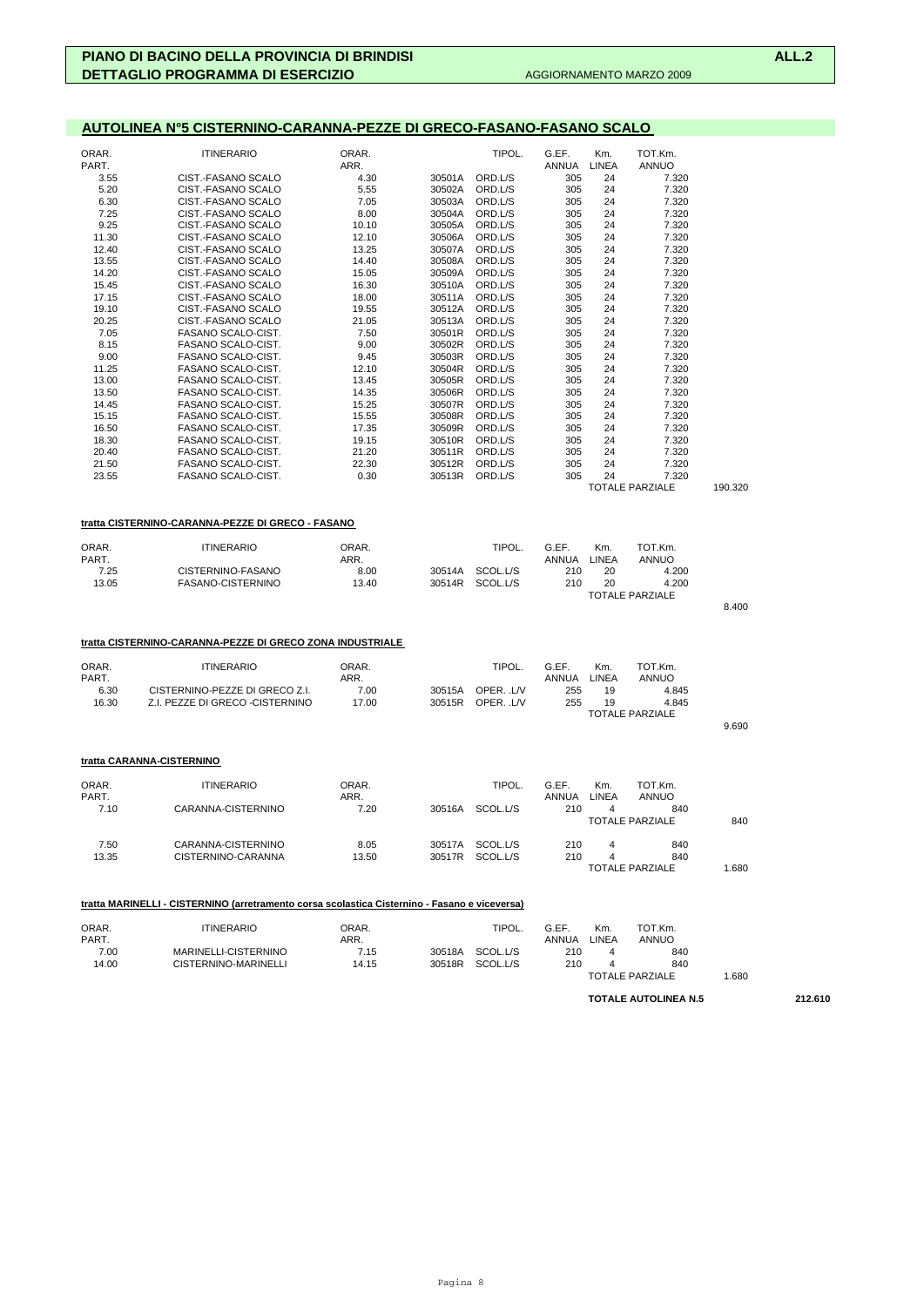**TOTALE AUTOLINEA N.6 92.875** 

|       | (effettua coincidenza ad Ostuni con l'autolinea Cisternino-Brindisi Z.I. e viceversa) |       |        |          |              |       |                        |        |
|-------|---------------------------------------------------------------------------------------|-------|--------|----------|--------------|-------|------------------------|--------|
| ORAR. | <b>ITINERARIO</b>                                                                     | ORAR. |        | TIPOL.   | G.EF.        | Km.   | TOT.Km.                |        |
| PART. |                                                                                       | ARR.  |        |          | <b>ANNUA</b> | LINEA | <b>ANNUO</b>           |        |
| 4.05  | <b>FASANO-OSTUNI</b>                                                                  | 4.35  | 30601A | OPER.GG. | 365          | 25    | 9.125                  |        |
| 7.05  | OSTUNI-FASANO                                                                         | 7.35  | 30601R | OPER.GG. | 365          | 25    | 9.125                  |        |
| 12.00 | <b>FASANO-OSTUNI</b>                                                                  | 12.30 | 30602A | OPER.GG. | 365          | 25    | 9.125                  |        |
| 15.05 | OSTUNI-FASANO                                                                         | 15.35 | 30602R | OPER.GG. | 365          | 25    | 9.125                  |        |
| 20.05 | <b>FASANO-OSTUNI</b>                                                                  | 20.35 | 30603A | OPER.GG. | 365          | 25    | 9.125                  |        |
| 23.05 | OSTUNI-FASANO                                                                         | 23.35 | 30603R | OPER.GG. | 365          | 25    | 9.125                  |        |
|       |                                                                                       |       |        |          |              |       | <b>TOTALE PARZIALE</b> | 54.750 |
| 6.05  | <b>FASANO-OSTUNI</b>                                                                  | 6.35  | 30604A | OPER.L/V | 255          | 25    | 6.375                  |        |
| 17.40 | OSTUNI-FASANO                                                                         | 18.15 | 30604R | OPER.L/V | 255          | 25    | 6.375                  |        |
|       |                                                                                       |       |        |          |              |       | <b>TOTALE PARZIALE</b> | 12.750 |
| 6.30  | <b>FASANO -OSTUNI</b>                                                                 | 7.00  | 30605A | SCOL.L/S | 210          | 25    | 5.250                  |        |
| 14.35 | OSTUNI-FASANO                                                                         | 15.05 | 30605R | SCOL.L/S | 210          | 25    | 5.250                  |        |
|       |                                                                                       |       |        |          |              |       | <b>TOTALE PARZIALE</b> | 10.500 |
| 7.30  | OSTUNI-FASANO                                                                         | 8.00  | 30606A | SCOL.L/S | 210          | 25    | 5.250                  |        |
| 13.50 | <b>FASANO-OSTUNI</b>                                                                  | 14.20 | 30606R | SCOL.L/S | 210          | 25    | 5.250                  |        |
|       |                                                                                       |       |        |          |              |       | <b>TOTALE PARZIALE</b> | 10.500 |
| 17.10 | <b>FASANO-OSTUNI</b>                                                                  | 17.40 | 30607R | SCOL.L/V | 175          | 25    | 4.375                  |        |
|       |                                                                                       |       |        |          |              |       | <b>TOTALE PARZIALE</b> | 4.375  |

|       | AUTOLINEA N°7 OSTUNI-S.MICHELE SALENTINO (con prolungamento stagionale a Francavilla) |       |        |          |              |              |                        |        |
|-------|---------------------------------------------------------------------------------------|-------|--------|----------|--------------|--------------|------------------------|--------|
| ORAR. | <b>ITINERARIO</b>                                                                     | ORAR. |        | TIPOL.   | G.EF.        | Km.          | TOT.Km.                |        |
| PART. |                                                                                       | ARR.  |        |          | <b>ANNUA</b> | <b>LINEA</b> | <b>ANNUO</b>           |        |
|       | (periodo invernale 11/9 - 10/6)                                                       |       |        |          |              |              |                        |        |
| 6.40  | OSTUNI-S.MICHELE                                                                      | 7.10  | 30701A | ORD.L/S  | 227          | 16           | 3.632                  |        |
| 7.10  | S.MICHELE-OSTUNI                                                                      | 7.35  | 30701R | ORD.L/S  | 227          | 16           | 3.632                  |        |
| 14.05 | OSTUNI-S.MICHELE                                                                      | 14.35 | 30702A | ORD.L/S  | 227          | 16           | 3.632                  |        |
| 14.35 | S.MICHELE-OSTUNI                                                                      | 15.05 | 30702R | ORD.L/S  | 227          | 16           | 3.632                  |        |
| 16.00 | OSTUNI-S.MICHELE                                                                      | 16.30 | 30703A | ORD.L/S  | 227          | 16           | 3.632                  |        |
| 16.40 | S.MICHELE-OSTUNI                                                                      | 17.10 | 30703R | ORD.L/S  | 227          | 16           | 3.632                  |        |
|       |                                                                                       |       |        |          |              |              | <b>TOTALE PARZIALE</b> | 21.792 |
|       | (periodo stagionale 11/6 - 10/9)                                                      |       |        |          |              |              |                        |        |
|       | in coincidenza con le corse Ostuni Torre Canne                                        |       |        |          |              |              |                        |        |
| 6.10  | OSTUNI-S.MICHELE                                                                      | 6.30  | 30704A | ORD.L/S  | 78           | 16           | 1.248                  |        |
| 7.20  | S.MICHELE-OSTUNI                                                                      | 7.45  | 30704R | ORD.L/S  | 78           | 16           | 1.248                  |        |
| 13.10 | OSTUNI-S.MICHELE                                                                      | 13.30 | 30705A | ORD.L/S  | 78           | 16           | 1.248                  |        |
| 14.20 | S.MICHELE-OSTUNI                                                                      | 14.45 | 30705R | ORD.L/S  | 78           | 16           | 1.248                  |        |
| 17.00 | OSTUNI-S.MICHELE                                                                      | 17.25 | 30706A | ORD.L/S  | 78           | 16           | 1.248                  |        |
| 17.25 | S.MICHELE-OSTUNI                                                                      | 17.50 | 30706R | ORD.L/S  | 78           | 16           | 1.248                  |        |
|       |                                                                                       |       |        |          |              |              | <b>TOTALE PARZIALE</b> | 7.488  |
| 13.25 | OSTUNI-S.MICHELE                                                                      | 13.55 | 30707R | SCOL.L/S | 210          | 16           | 3.360                  |        |
|       |                                                                                       |       |        |          |              |              | <b>TOTALE PARZIALE</b> | 3.360  |

|       | tratta: S.MICHELE SALENTINO - FRANCAVILLA                         |       |        |           |              |       |                        |       |  |
|-------|-------------------------------------------------------------------|-------|--------|-----------|--------------|-------|------------------------|-------|--|
|       | Periodo Stagionale dal 11/06 al 10/9                              |       |        |           |              |       |                        |       |  |
|       | in coincidenza con le corse S.Michele-Ostuni e Ostuni-Torre Canne |       |        |           |              |       |                        |       |  |
| ORAR. | ITINERARIO                                                        | ORAR. |        | TIPOL.    | G.EF.        | Km.   | TOT.Km.                |       |  |
| PART. |                                                                   | ARR.  |        |           | <b>ANNUA</b> | LINEA | <b>ANNUO</b>           |       |  |
| 6.30  | S.MICHELE - FRANCAVILLA                                           | 6.50  | 30708A | Stag. L/S | 78           | 15    | 1.170                  |       |  |
| 7.00  | FRANCAVILLA - S.MICHELE                                           | 7.20  | 30708R | Stag. L/S | 78           | 15    | 1.170                  |       |  |
| 13.30 | S.MICHELE - FRANCAVILLA                                           | 13.50 | 30709A | Stag. L/S | 78           | 15    | 1.170                  |       |  |
| 14.00 | FRANCAVILLA - S.MICHELE                                           | 14.20 | 30709R | Stag, L/S | 78           | 15    | 1.170                  |       |  |
|       |                                                                   |       |        |           |              |       | <b>TOTALE PARZIALE</b> | 4.680 |  |

### **TOTALE AUTOLINEA N.7 37.320**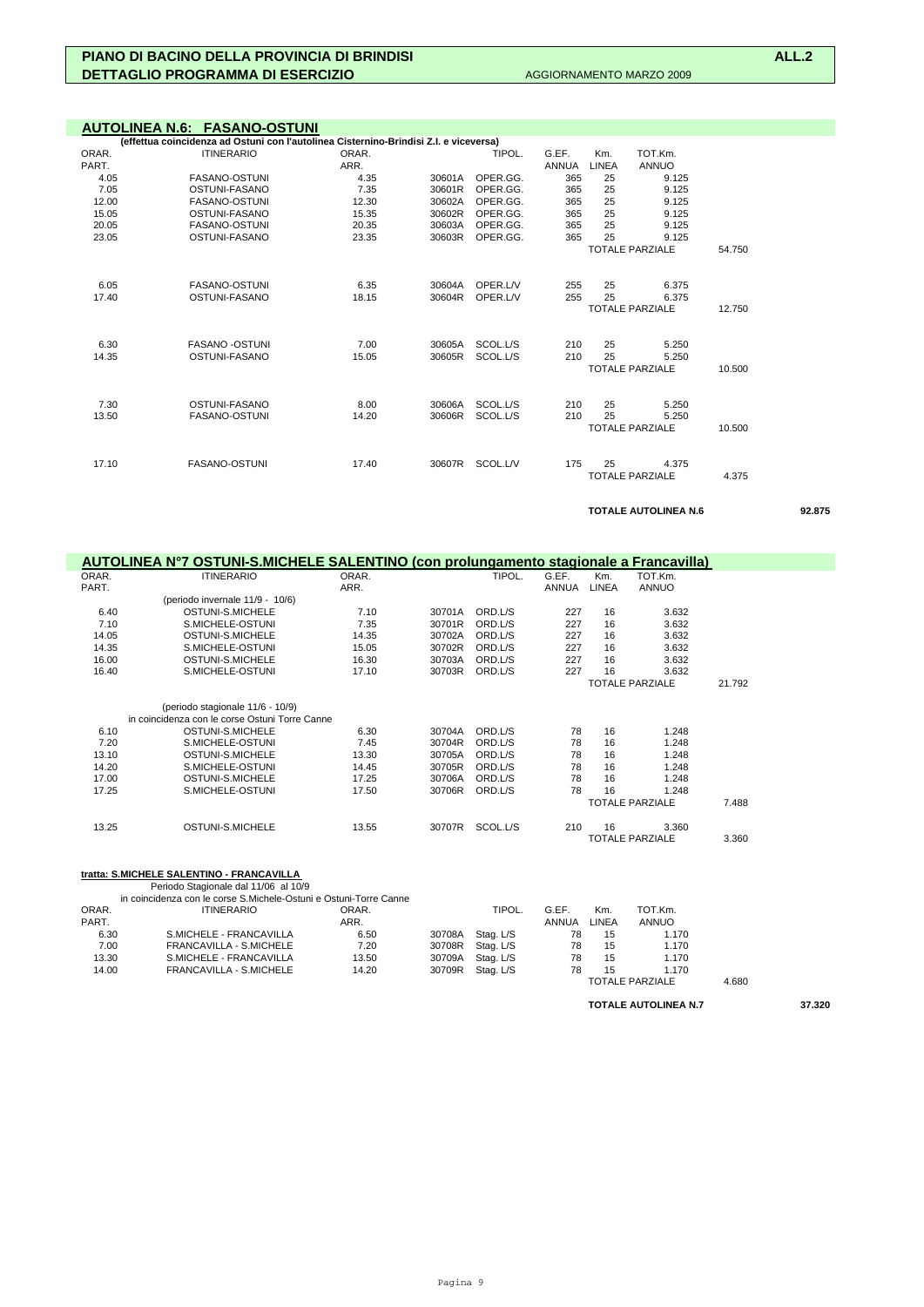| AUTOLINEA N°8 S.PANCRAZIO-MESAGNE |  |
|-----------------------------------|--|
|-----------------------------------|--|

| ORAR.<br>PART. | <b>ITINERARIO</b>   | ORAR.<br>ARR. |        | TIPOL.    | G.EF.<br><b>ANNUA</b> | Km.<br>LINEA | TOT.Km.<br><b>ANNUO</b> |        |
|----------------|---------------------|---------------|--------|-----------|-----------------------|--------------|-------------------------|--------|
| 7.25           | S.PANCRAZIO-MESAGNE | 8.00          | 30801A | ORD, L/S  | 305                   | 20           | 6.100                   |        |
| 8.10           | MESAGNE-S.PANCRAZIO | 8.45          | 30801R | ORD, L/S  | 305                   | 20           | 6.100                   |        |
| 8.45           | S.PANCRAZIO-MESAGNE | 9.20          | 30802A | ORD. L/S  | 305                   | 20           | 6.100                   |        |
| 12.10          | MESAGNE-S.PANCRAZIO | 12.45         | 30802R | ORD. L/S  | 305                   | 20           | 6.100                   |        |
| 12.45          | S.PANCRAZIO-MESAGNE | 13.20         | 30803A | ORD. L/S  | 305                   | 20           | 6.100                   |        |
| 13.20          | MESAGNE-S.PANCRAZIO | 13.50         | 30803R | ORD. L/S  | 305                   | 20           | 6.100                   |        |
| 13.50          | S.PANCRAZIO-MESAGNE | 14.20         | 30804A | ORD. L/S  | 305                   | 20           | 6.100                   |        |
| 14.20          | MESAGNE-S.PANCRAZIO | 14.55         | 30804R | ORD. L/S  | 305                   | 20           | 6.100                   |        |
|                |                     |               |        |           |                       |              | <b>TOTALE PARZIALE</b>  | 48.800 |
| 7.25           | S.PANCRAZIO-MESAGNE | 8.00          | 30805A | SCOL. L/S | 210                   | 20           | 4.200                   |        |
| 13.20          | MESAGNE-S.PANCRAZIO | 13.50         | 30805R | SCOL. L/S | 210                   | 20           | 4.200                   |        |
| 14.50          | S.PANCRAZIO-MESAGNE | 15.25         | 30806A | SCOL. L/S | 210                   | 20           | 4.200                   |        |
| 18.00          | MESAGNE-S.PANCRAZIO | 18.35         | 30806R | SCOL. L/S | 210                   | 20           | 4.200                   |        |
|                |                     |               |        |           |                       |              | <b>TOTALE PARZIALE</b>  | 16,800 |
| 19.10          | MESAGNE-S.PANCRAZIO | 19.45         | 30807R | SCOL. L/S | 210                   | 20           | 4.200                   |        |
|                |                     |               |        |           |                       |              | <b>TOTALE PARZIALE</b>  | 4.200  |

**TOTALE AUTOLINEA N.8 69.800** 

|                | <b>AUTOLINEA N°9 S.VITO-S.MICHELE-FRANCAVILLA</b> |               |                  |                      |                |              |                                 |        |  |
|----------------|---------------------------------------------------|---------------|------------------|----------------------|----------------|--------------|---------------------------------|--------|--|
|                |                                                   |               |                  |                      |                |              | TOT.Km.                         |        |  |
| ORAR.<br>PART. | <b>ITINERARIO</b>                                 | ORAR.<br>ARR. |                  | TIPOL.               | G.EF.<br>ANNUA | Km.<br>LINEA | <b>ANNUO</b>                    |        |  |
| 6.55           | S.VITO-S.MICHELE-FRANCAVILLA                      | 7.50          | 30901A           | ORD.L/S              | 305            | 25           | 7.625                           |        |  |
| 8.10           | FRANCAVILLA-S.MICHELE-S.VITO                      | 8.50          | 30901R           | ORD.L/S              | 305            | 25           | 7.625                           |        |  |
| 8.50           | S.VITO-S.MICHELE-FRANCAVILLA                      | 9.30          | 30902A           | ORD.L/S              | 305            | 25           | 7.625                           |        |  |
| 12.30          | FRANCAVILLA-S.MICHELE-S.VITO                      | 13.10         | 30902R           | ORD.L/S              | 305            | 25           | 7.625                           |        |  |
| 13.10          | S.VITO-S.MICHELE-FRANCAVILLA                      | 13.50         | 30903A           | ORD.L/S              | 305            | 25           | 7.625                           |        |  |
| 14.05          | FRANCAVILLA-S.MICHELE-S.VITO                      | 14.45         | 30903R           | ORD.L/S              | 305            | 25           | 7.625                           |        |  |
| 17.30          | S.VITO-S.MICHELE-FRANCAVILLA                      | 18.10         | 30904A           | ORD.L/S              | 305            | 25           | 7.625                           |        |  |
| 19.40          | FRANCAVILLA-S.MICHELE-S.VITO                      | 20.15         | 30904R           | ORD.L/S              | 305            | 25           | 7.625                           |        |  |
|                |                                                   |               |                  |                      |                |              | <b>TOTALE PARZIALE</b>          | 61.000 |  |
| 13.15          | FRANCAVILLA-S.MICHELE-S.VITO                      | 13.55         | 30905R           | SCOL.L/S             | 210            | 25           | 5.250                           |        |  |
|                |                                                   |               |                  |                      |                |              | <b>TOTALE PARZIALE</b>          | 5.250  |  |
| 4.55           | S.VITO-S.MICHELE-FRANCAVILLA                      | 5.35          | 30906A           | OPER.L/V             | 255            | 25           | 6.375                           |        |  |
| 17.00          | FRANCAVILLA-S.MICHELE-S.VITO                      | 17.40         | 30906R           | OPER.L/V             | 255            | 25           | 6.375                           |        |  |
|                |                                                   |               |                  |                      |                |              | <b>TOTALE PARZIALE</b>          | 12.750 |  |
|                | tratta S.MICHELE - FRANCAVILLA                    |               |                  |                      |                |              |                                 |        |  |
| ORAR.          | <b>ITINERARIO</b>                                 | ORAR.         |                  | TIPOL.               | G.EF.          | Km.          | TOT.Km.                         |        |  |
| PART.          |                                                   | ARR.          |                  |                      | ANNUA          | <b>LINEA</b> | <b>ANNUO</b>                    |        |  |
| 7.25<br>13.15  | S.MICHELE-FRANCAVILLA<br>FRANCAVILLA-S.MICHELE    | 7.50<br>13.45 | 30907A<br>30907R | SCOL.L/S<br>SCOL.L/S | 210<br>210     | 17<br>17     | 3.570<br>3.570                  |        |  |
|                |                                                   |               |                  |                      |                |              | <b>TOTALE PARZIALE</b>          | 7.140  |  |
|                |                                                   | 7.50          |                  |                      |                | 17           |                                 |        |  |
| 7.25           | S.MICHELE-FRANCAVILLA                             |               | 30908A           | SCOL.L/S             | 210            |              | 3.570<br><b>TOTALE PARZIALE</b> | 3.570  |  |
|                |                                                   |               |                  |                      |                |              |                                 |        |  |
| 14.05          | FRANCAVILLA-S.MICHELE                             | 14.35         | 30908R           | SCOL.L/V             | 175            | 17           | 2.975<br><b>TOTALE PARZIALE</b> | 2.975  |  |
|                |                                                   |               |                  |                      |                |              |                                 |        |  |

TOTALE AUTOLINEA N.9 92.685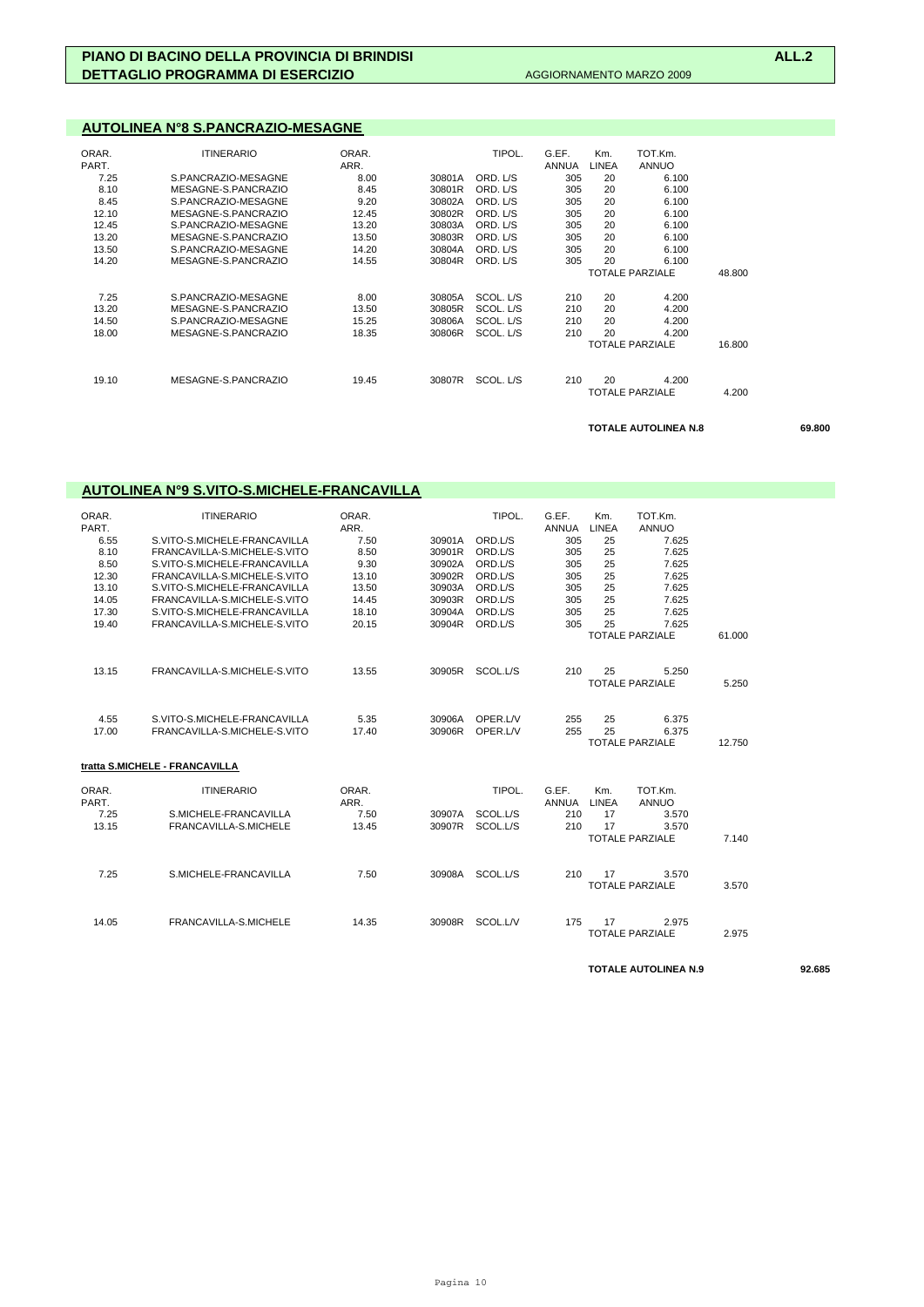# **AUTOLINEA N°10 TORCHIAROLO-S.PIETRO-BRINDISI**

| ORAR.<br>PART. | <b>ITINERARIO</b>                                                | ORAR.<br>ARR. |        | TIPOL.   | G.EF.<br><b>ANNUA</b> | Km.<br><b>LINEA</b> | TOT.Km.<br><b>ANNUO</b>         |       |
|----------------|------------------------------------------------------------------|---------------|--------|----------|-----------------------|---------------------|---------------------------------|-------|
|                | perodo non scolastico dal 1/9 al 30/6<br>sospese dal 1/7 al 31/8 |               |        |          |                       |                     |                                 |       |
| 7.00           | TORCHIAROLO-S.PIETRO-BRINDISI                                    | 8.00          | 31001A | ORD.L/S  | 41                    | 34                  | 1.394                           |       |
| 12.30          | BRINDISI-S.PIETRO-TORCHIAROLO                                    | 13.30         | 31001R | ORD.L/S  | 41                    | 34                  | 1.394                           |       |
|                |                                                                  |               |        |          |                       |                     | <b>TOTALE PARZIALE</b>          | 2.788 |
|                | perodo non scolastico dal 1/9 al 30/6<br>sospese dal 1/7 al 31/8 |               |        |          |                       |                     |                                 |       |
| 14.05          | BRINDISI-S.PIETRO-TORCHIAROLO                                    | 15.05         | 31002R | ORD.L/S  | 41                    | 34                  | 1.394<br><b>TOTALE PARZIALE</b> | 1.394 |
|                | Sospesa Luglio e Agosto                                          |               |        |          |                       |                     |                                 |       |
| 10.30          | BRINDISI-S.PIETRO-TORCHIAROLO                                    | 11.30         | 31003R | ORD.L/S  | 253                   | 34                  | 8.602<br>TOTALE PARZIALE        | 8.602 |
|                |                                                                  |               |        |          |                       |                     |                                 |       |
| 8.40           | TORCHIAROLO-S.PIETRO-BRINDISI                                    | 9.40          | 31004A | SCOL.L/S | 210                   | 34                  | 7.140<br><b>TOTALE PARZIALE</b> | 7.140 |

# **tratta TORCHIAROLO - BRINDISI (diretta)**

| ORAR. | <b>ITINERARIO</b>    | ORAR. |        | TIPOL.   | G.EF.        | Km.   | TOT.Km.                |        |
|-------|----------------------|-------|--------|----------|--------------|-------|------------------------|--------|
| PART. |                      | ARR.  |        |          | <b>ANNUA</b> | LINEA | ANNUO                  |        |
| 7.15  | TORCHIAROLO-BRINDISI | 8.00  | 31005A | SCOL.L/S | 210          | 31    | 6.510                  |        |
| 12.30 | BRINDISI-TORCHIAROLO | 13.25 | 31005R | SCOL.L/S | 210          | 31    | 6.510                  |        |
| 7.15  | TORCHIAROLO-BRINDISI | 8.00  | 31006A | SCOL.L/S | 210          | 31    | 6.510                  |        |
| 13.30 | BRINDISI-TORCHIAROLO | 14.25 | 31006R | SCOL.L/S | 210          | 31    | 6.510                  |        |
|       |                      |       |        |          |              |       | TOTALE PARZIALE        | 26.040 |
| 14.05 | BRINDISI-TORCHIAROLO | 14.55 | 31007R | SCOL.L/S | 210          | 31    | 6.510                  |        |
|       |                      |       |        |          |              |       | <b>TOTALE PARZIALE</b> | 6.510  |

# **tratta S.PIETRO - BRINDISI (diretta)**

| ORAR. | <b>ITINERARIO</b>        | ORAR. |        | TIPOL.   | G.EF.        | Km.          | TOT.Km.                |        |
|-------|--------------------------|-------|--------|----------|--------------|--------------|------------------------|--------|
| PART. |                          | ARR.  |        |          | <b>ANNUA</b> | <b>LINEA</b> | <b>ANNUO</b>           |        |
| 7.10  | S.PIETRO-BRINDISI        | 8.00  | 31008A | SCOL.L/S | 210          | 29           | 6.090                  |        |
| 12.30 | <b>BRINDISI-S.PIETRO</b> | 13.20 | 31008R | SCOL.L/S | 210          | 29           | 6.090                  |        |
| 7.10  | S.PIETRO-BRINDISI        | 8.00  | 31009A | SCOL.L/S | 210          | 29           | 6.090                  |        |
| 13.30 | <b>BRINDISI-S.PIETRO</b> | 14.20 | 31009R | SCOL.L/S | 210          | 29           | 6.090                  |        |
| 7.10  | S.PIETRO-BRINDISI        | 8.00  | 31010A | SCOL.L/S | 210          | 29           | 6.090                  |        |
| 13.30 | <b>BRINDISI-S.PIETRO</b> | 14.20 | 31010R | SCOL.L/S | 210          | 29           | 6.090                  |        |
| 7.10  | S.PIETRO-BRINDISI        | 8.00  | 31011A | SCOL.L/S | 210          | 29           | 6.090                  |        |
| 13.30 | <b>BRINDISI-S.PIETRO</b> | 14.20 | 31011R | SCOL.L/S | 210          | 29           | 6.090                  |        |
| 7.10  | S.PIETRO-BRINDISI        | 8.00  | 31012A | SCOL.L/S | 210          | 29           | 6.090                  |        |
| 14.05 | <b>BRINDISI-S.PIETRO</b> | 14.55 | 31012R | SCOL.L/S | 210          | 29           | 6.090                  |        |
|       |                          |       |        |          |              |              | <b>TOTALE PARZIALE</b> | 60.900 |
|       |                          |       |        |          |              |              |                        |        |
| 7.10  | S.PIETRO-BRINDISI        | 8.00  | 31013A | SCOL.L/S | 210          | 29           | 6.090                  |        |
|       |                          |       |        |          |              |              | <b>TOTALE PARZIALE</b> | 6.090  |
|       |                          |       |        |          |              |              |                        |        |
| 14.05 | <b>BRINDISI-S.PIETRO</b> | 14.55 | 31013R | SCOL.L/V | 175          | 29           | 5.075                  |        |
|       |                          |       |        |          |              |              | <b>TOTALE PARZIALE</b> | 5.075  |
|       |                          |       |        |          |              |              |                        |        |
|       |                          |       |        |          |              |              |                        |        |
| 12.30 | <b>BRINDISI-S.PIETRO</b> | 13.20 | 31014R | SCOL.SAB | 35           | 29           | 1.015                  |        |
|       |                          |       |        |          |              |              | <b>TOTALE PARZIALE</b> | 1.015  |

**TOTALE AUTOLINEA N.10 125.554**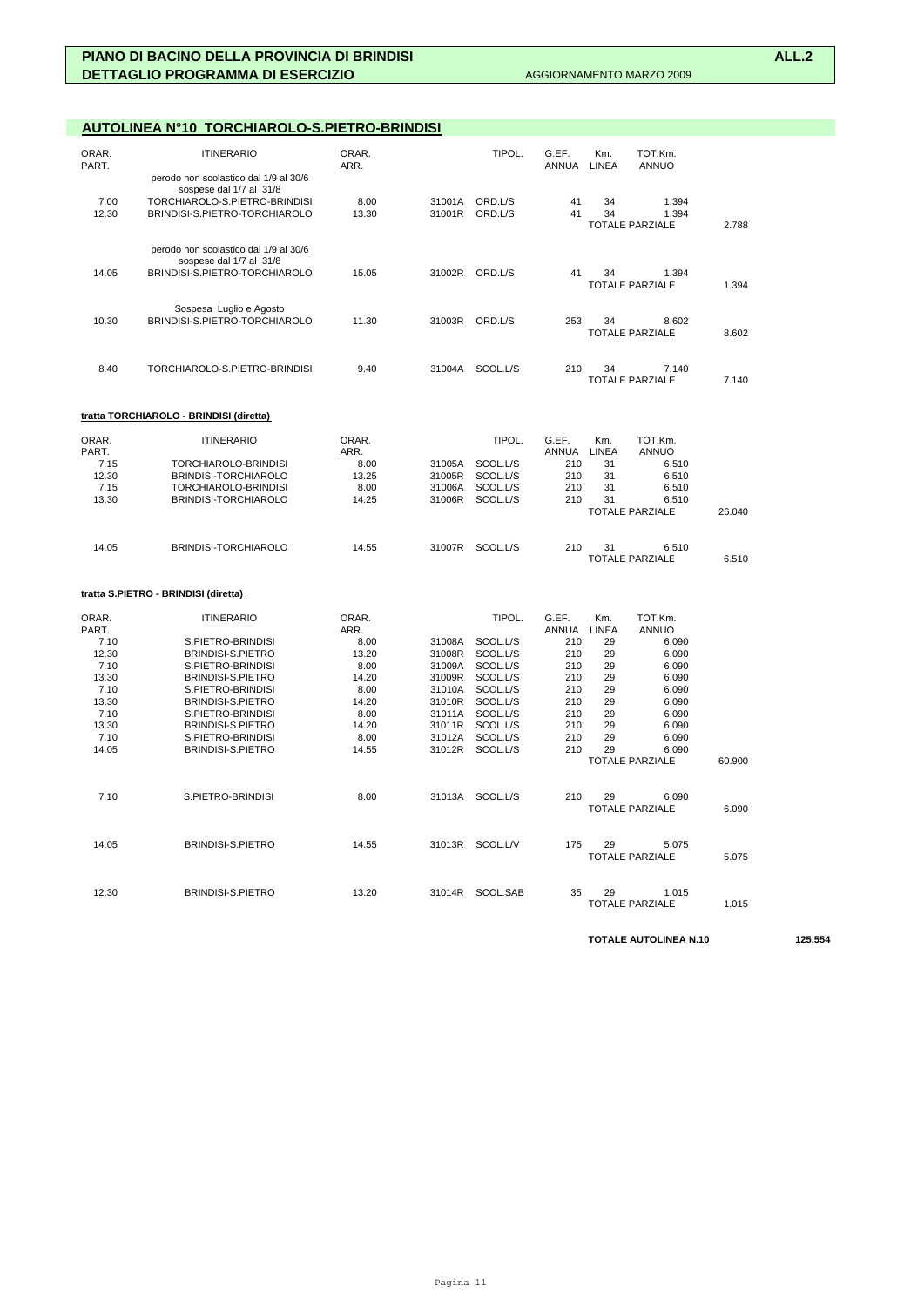# **AUTOLINEA N°11 TORCHIAROLO-S.PIETRO V.CO OSPEDALE - S.PIETRO V.CO STAZIONE**

| ORAR.<br>PART. | <b>ITINERARIO</b>                  | ORAR.<br>ARR. |        | TIPOL.  | G.EF.<br>ANNUA | Km.<br>LINEA | TOT.Km.<br>ANNUO |        |
|----------------|------------------------------------|---------------|--------|---------|----------------|--------------|------------------|--------|
| 7.30           | TORCHIAROLO-S.PIETRO OSP.-STAZIONE | 7.55          | 31104A | ORD.L/S | 305            | 13           | 3.965            |        |
| 8.20           | TORCHIAROLO-S.PIETRO OSP.-STAZIONE | 8.45          | 31105A | ORD.L/S | 305            | 13           | 3.965            |        |
| 9.00           | TORCHIAROLO-S.PIETRO OSP.-STAZIONE | 9.25          | 31106A | ORD.L/S | 305            | 13           | 3.965            |        |
| 12.15          | TORCHIAROLO-S PIETRO OSP -STAZIONE | 12.40         | 31107A | ORD.L/S | 305            | 13           | 3.965            |        |
| 18.50          | TORCHIAROLO-S.PIETRO OSP.-STAZIONE | 19.20         | 31112A | ORD.L/S | 305            | 13           | 3.965            |        |
| 11.45          | S.PIETRO STAZIONE-OSP.-TORCHIAROLO | 12.15         | 31106R | ORD.L/S | 305            | 13           | 3.965            |        |
| 12.55          | S.PIETRO STAZIONE-OSP.-TORCHIAROLO | 13.25         | 31107R | ORD.L/S | 305            | 13           | 3.965            |        |
| 13.50          | S.PIETRO STAZIONE-OSP.-TORCHIAROLO | 14.15         | 31108R | ORD.L/S | 305            | 13           | 3.965            |        |
| 19.20          | S.PIETRO STAZIONE-OSP.-TORCHIAROLO | 19.50         | 31112R | ORD L/S | 305            | 13           | 3.965            |        |
| 20.20          | S.PIETRO STAZIONE-OSP.-TORCHIAROLO | 20.50         | 31113R | ORD.L/S | 305            | 13           | 3.965            |        |
|                |                                    |               |        |         |                |              | TOTALE PARZIALE  | 39.650 |

### **tratta: TORCHIAROLO - S.PIETRO V.CO STAZIONE**

| ORAR. | <b>ITINERARIO</b>               | ORAR. |        | TIPOL.  | G.EF. | Km.   | TOT.Km.                |        |
|-------|---------------------------------|-------|--------|---------|-------|-------|------------------------|--------|
| PART. |                                 | ARR.  |        |         | ANNUA | LINEA | <b>ANNUO</b>           |        |
| 5.40  | TORCHIAROLO-S.PIETRO-STAZIONE   | 5.55  | 31101A | ORD.L/S | 305   | 5     | 1.525                  |        |
| 6.05  | TORCHIAROLO-S.PIETRO-STAZIONE   | 6.20  | 31102A | ORD.L/S | 305   | 5     | 1.525                  |        |
| 6.40  | TORCHIAROLO-S.PIETRO-STAZIONE   | 6.55  | 31103A | ORD.L/S | 305   | 5     | 1.525                  |        |
| 13.25 | TORCHIAROLO-S.PIETRO-STAZIONE   | 13.40 | 31108A | ORD.L/S | 305   | 5     | 1.525                  |        |
| 14.15 | TORCHIAROLO-S.PIETRO-STAZIONE   | 14.30 | 31109A | ORD.L/S | 305   | 5     | 1.525                  |        |
| 14.40 | TORCHIAROLO-S.PIETRO-STAZIONE   | 14.55 | 31110A | ORD.L/S | 305   | 5     | 1.525                  |        |
| 15.10 | TORCHIAROLO-S.PIETRO-STAZIONE   | 15.25 | 31111A | ORD.L/S | 305   | 5     | 1.525                  |        |
| 19.50 | TORCHIAROLO-S.PIETRO-STAZIONE   | 20.05 | 31113A | ORD.L/S | 305   | 5     | 1.525                  |        |
| 5.55  | S.PIETRO STAZIONE -TORCHIAROLO  | 6.05  | 31101R | ORD.L/S | 305   | 5     | 1.525                  |        |
| 6.25  | S.PIETRO STAZIONE -TORCHIAROLO  | 6.40  | 31102R | ORD.L/S | 305   | 5     | 1.525                  |        |
| 7.15  | S.PIETRO STAZIONE -TORCHIAROLO  | 7.30  | 31103R | ORD.L/S | 305   | 5     | 1.525                  |        |
| 8.05  | S.PIETRO STAZIONE -TORCHIAROLO  | 8.20  | 31104R | ORD.L/S | 305   | 5     | 1.525                  |        |
| 8.45  | S.PIETRO STAZIONE -TORCHIAROLO  | 9.00  | 31105R | ORD.L/S | 305   | 5     | 1.525                  |        |
| 14.30 | S.PIETRO STAZIONE -TORCHIAROLO  | 14.40 | 31109R | ORD.L/S | 305   | 5     | 1.525                  |        |
| 14.55 | S.PIETRO STAZIONE -TORCHIAROLO  | 15.10 | 31110R | ORD.L/S | 305   | 5     | 1.525                  |        |
| 18.40 | S.PIETRO STAZIONE - TORCHIAROLO | 18.50 | 31111R | ORD.L/S | 305   | 5     | 1.525                  |        |
|       |                                 |       |        |         |       |       | <b>TOTALE PARZIALE</b> | 24.400 |

**TOTALE AUTOLINEA N.11 64.050** 

# **AUTOLINEA N°12 TORRE-ERCHIE-S.PANCRAZIO-SANDONACI-CELLINO-S.PIETRO-BRINDISI Z.I.**

|       | (con diramazione Tuturano e con diramazione Oria - Torchiarolo) |       |        |          |       |       |                        |        |
|-------|-----------------------------------------------------------------|-------|--------|----------|-------|-------|------------------------|--------|
| ORAR. | <b>ITINERARIO</b>                                               | ORAR. |        | TIPOL.   | G.EF. | Km.   | TOT.Km.                |        |
| PART. |                                                                 | ARR.  |        |          | ANNUA | LINEA | ANNUO                  |        |
| 6.05  | TORRE-ERCHIE-S.PAN-BR. Z.I.                                     | 7.35  | 31201A | OPER.L/V | 255   | 65    | 16.575                 |        |
| 16.40 | BR. Z.I.-S.PANC.-ERCHIE-TORRE                                   | 18.05 | 31201R | OPER.L/V | 255   | 65    | 16.575                 |        |
|       |                                                                 |       |        |          |       |       | <b>TOTALE PARZIALE</b> | 33.150 |
| 16.20 | BRINDISI Z.I.-ERCHIE-TORRE S.S.                                 | 17.45 | 31202R | OPER.L/V | 255   | 65    | 16.575                 |        |
|       |                                                                 |       |        |          |       |       | <b>TOTALE PARZIALE</b> | 16.575 |

### **tratta TORRE-ERCHIE-S.PANCRAZIO-SANDONACI-CELLINO-TUTURANO-BRINDISI Z.I.**

| ORAR.<br>PART. | <b>ITINERARIO</b>                 | ORAR.<br>ARR. |        | TIPOL.   | G.EF.<br>ANNUA | Km.<br>LINEA | TOT.Km.<br>ANNUO       |         |
|----------------|-----------------------------------|---------------|--------|----------|----------------|--------------|------------------------|---------|
| 4.25           | TORRE S.S. - ERCHIE-BRINDISI Z.I. | 5.40          | 31203A | OPER.GG. | 365            | 63           | 22.995                 |         |
| 6.05           | BRINDISI Z.I.-ERCHIE - TORRE S.S. | 7.20          | 31203R | OPER GG. | 365            | 63           | 22.995                 |         |
| 12.15          | TORRE S.S. - ERCHIE-BRINDISI Z.I. | 13.40         | 31204A | OPER GG. | 365            | 63           | 22.995                 |         |
| 14.05          | BRINDISI Z.I.-ERCHIE - TORRE S.S. | 15.20         | 31204R | OPER.GG. | 365            | 63           | 22.995                 |         |
| 20.20          | TORRE S.S. - ERCHIE-BRINDISI Z.I. | 21.40         | 31205A | OPER GG. | 365            | 63           | 22.995                 |         |
| 22.05          | BRINDISI Z.I.-ERCHIE - TORRE S.S. | 23.20         | 31205R | OPER.GG. | 365            | 63           | 22.995                 |         |
|                |                                   |               |        |          |                |              | <b>TOTALE PARZIALE</b> | 137.970 |

**TOTALE AUTOLINEA N.12 187.695**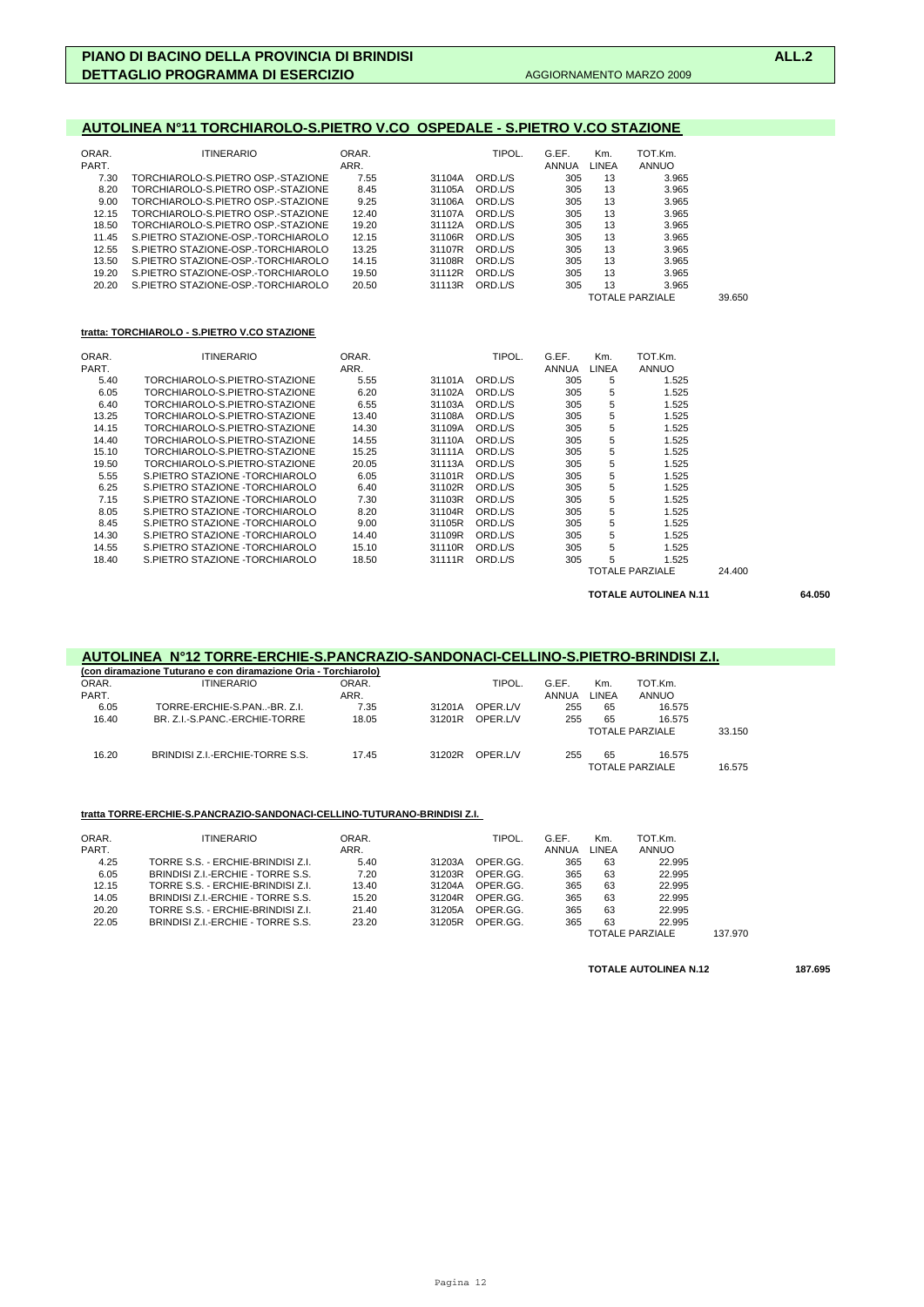# **AUTOLINEA N°13 VILLA CASTELLI-FRANCAVILLA-ORIA-LATIANO-MESAGNE-BRINDISI**

 **(con prolungamento BRINDISI ZONA INDUSTRIALE)**

# **tratta: VILLA CASTELLI-FRANCAVILLA-ORIA-LATIANO-MESAGNE-BRINDISI - BRINDISI Z.I.**

| ORAR.<br>PART.<br>4.15<br>6.05<br>12.00<br>14.05<br>20.05<br>22.05 | <b>ITINERARIO</b><br>VILLA CASTELLI-ORIA-BRNDISI Z.I.<br>BRINDISI Z.I.-ORIA-VILLA CASTELLI<br>VILLA CASTELLI-ORIA-BRNDISI Z.I.<br>BRINDISI Z.I.-ORIA-VILLA CASTELLI<br>VILLA CASTELLI-ORIA-BRNDISI Z.I.<br>BRINDISI Z.I.-ORIA-VILLA CASTELLI | ORAR.<br>ARR.<br>5.40<br>7.35<br>13.40<br>15.35<br>21.40<br>23.35 | 31301A<br>31301R<br>31302A<br>31302R<br>31303A<br>31303R | TIPOL.<br>OPER.GG.<br>OPER.GG.<br>OPER.GG.<br>OPER.GG.<br>OPER.GG.<br>OPER.GG. | G.EF.<br>ANNUA<br>365<br>365<br>365<br>365<br>365<br>365 | Km.<br>LINEA<br>64<br>64<br>64<br>64<br>64<br>64 | TOT.Km.<br>ANNUO<br>23.360<br>23.360<br>23.360<br>23.360<br>23.360<br>23.360<br><b>TOTALE PARZIALE</b> | 140.160 |
|--------------------------------------------------------------------|----------------------------------------------------------------------------------------------------------------------------------------------------------------------------------------------------------------------------------------------|-------------------------------------------------------------------|----------------------------------------------------------|--------------------------------------------------------------------------------|----------------------------------------------------------|--------------------------------------------------|--------------------------------------------------------------------------------------------------------|---------|
| 16.40                                                              | BRINDISI Z.I.-ORIA-VILLA CASTELLI                                                                                                                                                                                                            | 18.25                                                             |                                                          | 31304R OPER.L/V                                                                | 255                                                      | 64                                               | 16.320<br><b>TOTALE PARZIALE</b>                                                                       | 16.320  |
|                                                                    | tratta VILLA CASTELLI-FRANCAVILLA-LATIANO-MESAGNE-BRINDISI Z.I.                                                                                                                                                                              |                                                                   |                                                          |                                                                                |                                                          |                                                  |                                                                                                        |         |
| ORAR.<br>PART.                                                     | <b>ITINERARIO</b>                                                                                                                                                                                                                            | ORAR.<br>ARR.                                                     |                                                          | TIPOL.                                                                         | G.EF.<br>ANNUA                                           | Km.<br>LINEA                                     | TOT.Km.<br><b>ANNUO</b>                                                                                |         |
| 6.10                                                               | VILLA CASTELLI-BRNDISI Z.I.                                                                                                                                                                                                                  | 7.35                                                              | 31305A                                                   | OPER.L/V                                                                       | 255                                                      | 62                                               | 15.810<br><b>TOTALE PARZIALE</b>                                                                       | 15.810  |
|                                                                    | tratta FRANCAVILLA-LATIANO-MESAGNE-BRINDISI Z.I.                                                                                                                                                                                             |                                                                   |                                                          |                                                                                |                                                          |                                                  |                                                                                                        |         |
| ORAR.<br>PART.                                                     | <b>ITINERARIO</b>                                                                                                                                                                                                                            | ORAR.<br>ARR.                                                     |                                                          | TIPOL.                                                                         | G.EF.<br>ANNUA                                           | Km.<br>LINEA                                     | TOT.Km.<br><b>ANNUO</b>                                                                                |         |
| 16.20                                                              | BRINDISI Z.I.-FRANCAVILLA                                                                                                                                                                                                                    | 17.40                                                             | 31306R                                                   | OPER.L/V                                                                       | 255                                                      | 50                                               | 12.750<br><b>TOTALE PARZIALE</b>                                                                       | 12.750  |
|                                                                    | tratta: ORIA-LATIANO-MESAGNE-BRINDISI Z.I.                                                                                                                                                                                                   |                                                                   |                                                          |                                                                                |                                                          |                                                  |                                                                                                        |         |
| ORAR.                                                              | <b>ITINERARIO</b>                                                                                                                                                                                                                            | ORAR.                                                             |                                                          | TIPOL.                                                                         | G.EF.                                                    | Km.                                              | TOT.Km.                                                                                                |         |
| PART.                                                              |                                                                                                                                                                                                                                              | ARR.                                                              |                                                          |                                                                                | ANNUA                                                    | <b>LINEA</b>                                     | <b>ANNUO</b>                                                                                           |         |
| 6.25                                                               | ORIA-BRINDISI Z.I.                                                                                                                                                                                                                           | 7.35                                                              |                                                          | 31307A OPER.L/V                                                                | 255                                                      | 45                                               | 11.475<br><b>TOTALE PARZIALE</b>                                                                       | 11.475  |
|                                                                    | tratta: VILLA CASTELLI-FRANCAVILLA-ORIA-LATIANO-MESAGNE-BRINDISI IAM                                                                                                                                                                         |                                                                   |                                                          |                                                                                |                                                          |                                                  |                                                                                                        |         |
| ORAR.<br>PART.                                                     | <b>ITINERARIO</b>                                                                                                                                                                                                                            | ORAR.<br>ARR.                                                     |                                                          | TIPOL.                                                                         | G.EF.<br>ANNUA                                           | Km.<br><b>LINEA</b>                              | TOT.Km.<br><b>ANNUO</b>                                                                                |         |
| 5.40<br>16.20                                                      | VILLA CASTELLI - BRINDISI IAM<br>BRINDISI IAM-VILLA CASTELLI                                                                                                                                                                                 | 7.05<br>17.45                                                     | 31308A<br>31308R                                         | OPER.L/V<br>OPER.L/V                                                           | 255<br>255                                               | 62<br>62                                         | 15.810<br>15.810                                                                                       |         |
|                                                                    |                                                                                                                                                                                                                                              |                                                                   |                                                          |                                                                                |                                                          |                                                  | <b>TOTALE PARZIALE</b>                                                                                 | 31.620  |
|                                                                    | tratta: VILLA CASTELLI-FRANCAVILLA-ORIA-LATIANO-MESAGNE-BRINDISI                                                                                                                                                                             |                                                                   |                                                          |                                                                                |                                                          |                                                  |                                                                                                        |         |
| ORAR.<br>PART.                                                     | <b>ITINERARIO</b>                                                                                                                                                                                                                            | ORAR.<br>ARR.                                                     |                                                          | TIPOL.                                                                         | G.EF.<br>ANNUA                                           | Km.<br>LINEA                                     | TOT.Km.<br>ANNUO                                                                                       |         |
| 6.30                                                               | <b>VILLA CASTELLI-BRINDISI</b>                                                                                                                                                                                                               | 8.05                                                              | 31309A                                                   | ORD.L/S                                                                        | 305                                                      | 58                                               | 17.690                                                                                                 |         |
| 14.05                                                              | BRINDISI-VILLA CASTELLI                                                                                                                                                                                                                      | 15.35                                                             | 31309R                                                   | ORD.L/S                                                                        | 305                                                      | 58                                               | 17.690                                                                                                 |         |

|         | <b>AININUU</b>         | LINCA | <b>ANNUA</b> |         |        | ARR.  |                                | -ARI. |
|---------|------------------------|-------|--------------|---------|--------|-------|--------------------------------|-------|
|         | 17.690                 | 58    | 305          | ORD.L/S | 31309A | 8.05  | <b>VILLA CASTELLI-BRINDISI</b> | 6.30  |
|         | 17.690                 | 58    | 305          | ORD.L/S | 31309R | 15.35 | BRINDISI-VILLA CASTELLI        | 14.05 |
|         | 17.690                 | 58    | 305          | ORD.L/S | 31310A | 9.05  | VILLA CASTELLI-BRINDISI        | 7.25  |
|         | 17.690                 | 58    | 305          | ORD.L/S | 31310R | 15.05 | BRINDISI-VILLA CASTELLI        | 13.30 |
|         | 17.690                 | 58    | 305          | ORD.L/S | 31311A | 10.40 | VILLA CASTELLI-BRINDISI        | 9.00  |
|         | 17.690                 | 58    | 305          | ORD.L/S | 31311R | 14.05 | BRINDISI-VILLA CASTELLI        | 12.30 |
|         | 17.690                 | 58    | 305          | ORD.L/S | 31312A | 16.00 | VILLA CASTELLI-BRINDISI        | 14.30 |
|         | 17.690                 | 58    | 305          | ORD.L/S | 31312R | 19.40 | BRINDISI-VILLA CASTELLI        | 18.00 |
|         | 17.690                 | 58    | 305          | ORD.L/S | 31313A | 18.45 | VILLA CASTELLI-BRINDISI        | 17.20 |
|         | 17.690                 | 58    | 305          | ORD.L/S | 31313R | 20.25 | BRINDISI-VILLA CASTELLI        | 18.45 |
| 176.900 | <b>TOTALE PARZIALE</b> |       |              |         |        |       |                                |       |
|         | 17.690                 | 58    | 305          | ORD.L/S | 31314R | 10.00 | BRINDISI-VILLA CASTELLI        | 8.30  |
|         | 17.690                 | 58    | 305          | ORD.L/S | 31315R | 12.00 | <b>BRINDISI-VILLA CASTELLI</b> | 10.30 |
| 35.380  | <b>TOTALE PARZIALE</b> |       |              |         |        |       |                                |       |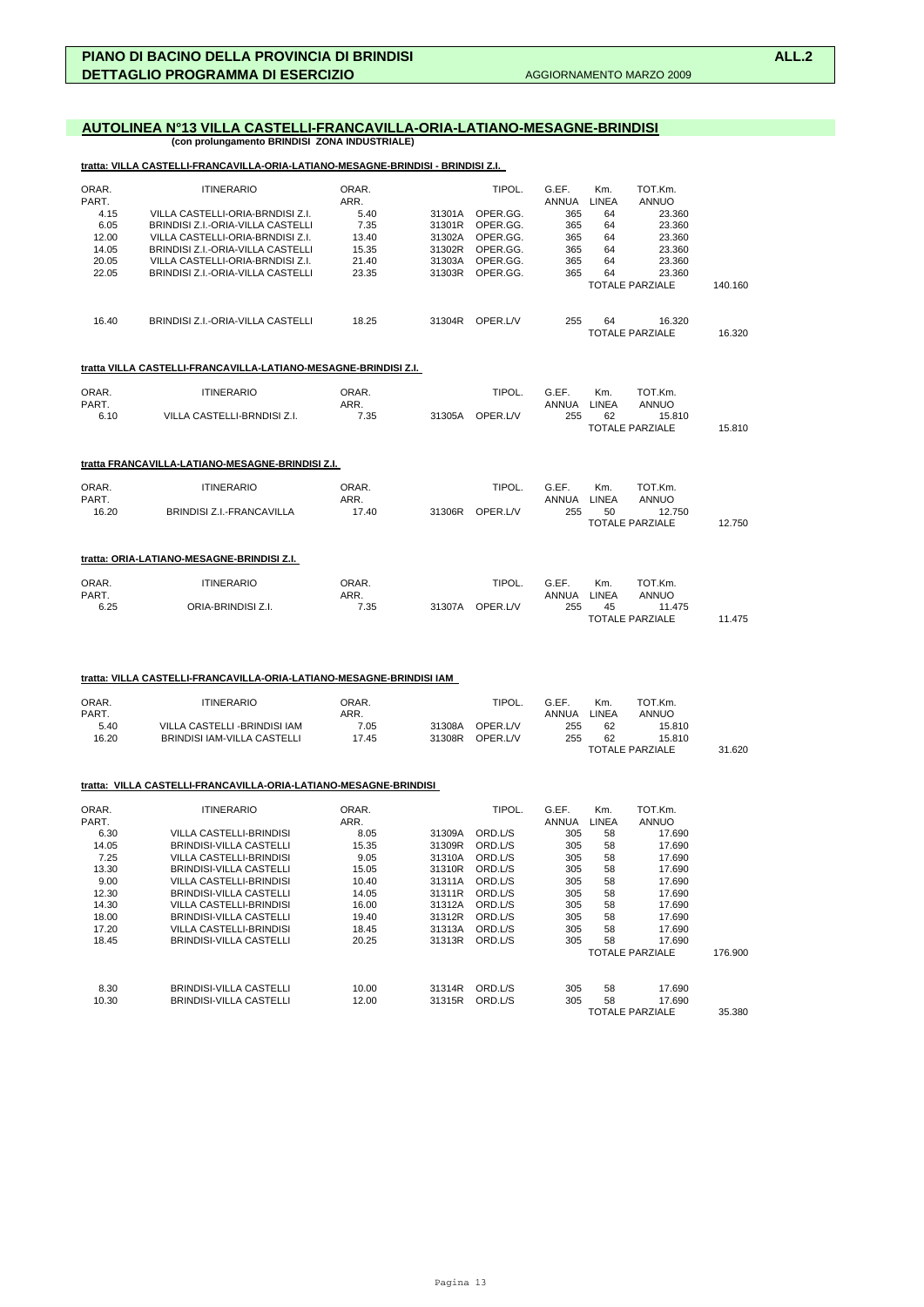|                | tratta: VILLA CASTELLI-FRANCAVILLA-BRINDISI                                                          |                |                  |                             |                      |              |                                            |        |
|----------------|------------------------------------------------------------------------------------------------------|----------------|------------------|-----------------------------|----------------------|--------------|--------------------------------------------|--------|
| ORAR.<br>PART. | <b>ITINERARIO</b>                                                                                    | ORAR.<br>ARR.  |                  | TIPOL.                      | G.EF.<br>ANNUA       | Km.<br>LINEA | TOT.Km.<br><b>ANNUO</b>                    |        |
|                | 6.40 VILLA CASTELLI-FRANCAV.-BRINDISI (Diretta)<br>13.35 BRINDISI-FRANCAV.-VILLA CASTELLI (ditretta) | 8.05<br>14.50  | 31316A<br>31316R | SCOL.L/S<br>SCOL. L/S       | 210<br>210           | 53<br>53     | 11.130<br>11.130<br><b>TOTALE PARZIALE</b> | 22.260 |
| 13.35<br>14.05 | BRINDISI-FRANCAVILLA-VILLA CASTELLI<br>BRINDISI-FRANCAVILLA-VILLA CASTELLI                           | 14.50<br>15.25 | 31317R<br>31318R | SCOL.L/V<br>SCOL.L/V        | 175<br>175           | 53<br>53     | 9.275<br>9.275<br><b>TOTALE PARZIALE</b>   | 18.550 |
|                | tratta FRANCAVILLA-ORIA-LATIANO-MESAGNE-BRINDISI                                                     |                |                  |                             |                      |              |                                            |        |
| ORAR.<br>PART. | <b>ITINERARIO</b>                                                                                    | ORAR.<br>ARR.  |                  | TIPOL.                      | G.EF.<br>ANNUA       | Km.<br>LINEA | TOT.Km.<br><b>ANNUO</b>                    |        |
| 15.00          | BRINDISI-ORIA-FRANCAVILLA                                                                            | 16.05          | 31319R           | ORD.L/S                     | 305                  | 47           | 14.335<br><b>TOTALE PARZIALE</b>           | 14.335 |
| 13.35          | BRINDISI-ORIA-FRANCAVILLA                                                                            | 14.45          |                  | 31320R SCOL.L/S             | 210                  | 47           | 9.870<br><b>TOTALE PARZIALE</b>            | 9.870  |
|                | tratta FRANCAVILLA-BRINDISI (diretta)                                                                |                |                  |                             |                      |              |                                            |        |
| ORAR.<br>PART. | <b>ITINERARIO</b>                                                                                    | ORAR.<br>ARR.  |                  | TIPOL.                      | G.EF.<br>ANNUA LINEA | Km.          | TOT.Km.<br><b>ANNUO</b>                    |        |
| 7.00           | FRANCAVILLA-BRINDISI                                                                                 | 8.10           | 31321A           | SCOL.L/S                    | 210                  | 42           | 8.820                                      |        |
| 12.30<br>7.00  | BRINDISI-FRANCAVILLA<br>FRANCAVILLA-BRINDISI                                                         | 13.30<br>8.10  | 31321R<br>31322A | SCOL.L/S<br>SCOL.L/S        | 210<br>210           | 42<br>42     | 8.820<br>8.820                             |        |
| 13.30          | BRINDISI-FRANCAVILLA                                                                                 | 14.30          | 31322R           | SCOL.L/S                    | 210                  | 42           | 8.820<br><b>TOTALE PARZIALE</b>            | 35.280 |
| 7.00           | FRANCAVILLA-BRINDISI                                                                                 | 8.10           |                  | 31323A SCOL.L/V             | 175                  | 42           | 7.350<br><b>TOTALE PARZIALE</b>            | 7.350  |
|                | tratta ORIA-LATIANO-MESAGNE-BRINDISI                                                                 |                |                  |                             |                      |              |                                            |        |
| ORAR.<br>PART. | <b>ITINERARIO</b>                                                                                    | ORAR.<br>ARR.  |                  | TIPOL.                      | G.EF.<br>ANNUA LINEA | Km.          | TOT.Km.<br>ANNUO                           |        |
| 7.00           | ORIA-BRINDISI                                                                                        | 8.05           | 31324A           | SCOL.L/S                    | 210                  | 38           | 7.980                                      |        |
| 13.30          | <b>BRINDISI-ORIA</b>                                                                                 | 14.35          | 31324R           | SCOL.L/S                    | 210                  | 38           | 7.980<br><b>TOTALE PARZIALE</b>            | 15.960 |
| 7.05           | ORIA-BRINDISI                                                                                        | 8.05           | 31325A           | SCOL.L/S                    | 210                  | 38           | 7.980<br><b>TOTALE PARZIALE</b>            | 7.980  |
| 7.00           | ORIA-BRINDISI                                                                                        | 8.05           |                  | 31326A SCOL.L/V             | 175                  | 38           | 6.650<br><b>TOTALE PARZIALE</b>            | 6650   |
|                | tratta VILLA CASTELLI-FRANCAVILLA - ORIA                                                             |                |                  |                             |                      |              |                                            |        |
| ORAR.          | <b>ITINERARIO</b>                                                                                    | ORAR.          |                  | TIPOL.                      | G.EF.                | Km.          | TOT.Km.                                    |        |
| PART.<br>7.25  | VILLA C.-FRANCAVILLA-ORIA                                                                            | ARR.<br>8.05   |                  | 31327A SCOL.L/S             | ANNUA LINEA<br>210   | 21           | ANNUO<br>4.410<br><b>TOTALE PARZIALE</b>   | 4.410  |
|                | tratta VILLA CASTELLI-FRANCAVILLA                                                                    |                |                  |                             |                      |              |                                            |        |
| ORAR.          | <b>ITINERARIO</b>                                                                                    | ORAR.          |                  | TIPOL.                      | G.EF.                | Km.          | TOT.Km.                                    |        |
| PART.          |                                                                                                      | ARR.           |                  |                             | ANNUA LINEA          |              | <b>ANNUO</b>                               |        |
| 13.15<br>14.00 | FRANCAVILLA-VILLA C.<br>FRANCAVILLA-VILLA C.                                                         | 13.40<br>14.25 | 31328R           | SCOL.L/S<br>31329R SCOL.L/S | 210<br>210           | 14<br>14     | 2.940<br>2.940<br><b>TOTALE PARZIALE</b>   | 5.880  |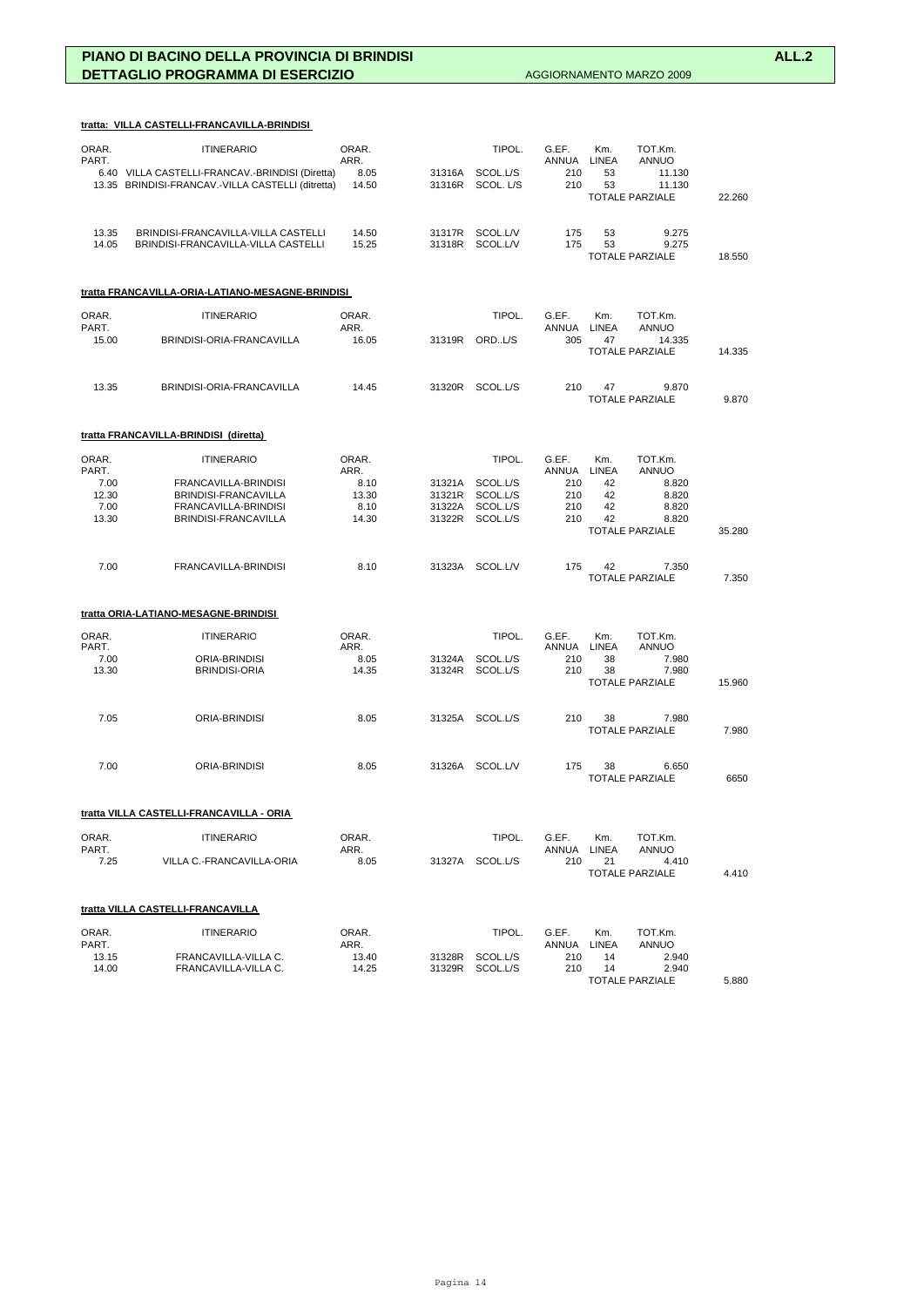# **tratta MESAGNE - CITTADELLA RICERCA - BRINDISI**

| ORAR. | <b>ITINERARIO</b>       | ORAR. |        | TIPOL.   | G.EF.        | Km.          | TOT.Km.                |         |
|-------|-------------------------|-------|--------|----------|--------------|--------------|------------------------|---------|
| PART. |                         | ARR.  |        |          | <b>ANNUA</b> | <b>LINEA</b> | <b>ANNUO</b>           |         |
| 6.45  | <b>MESAGNE-BRINDISI</b> | 7.35  | 31330A | ORD.L/S  | 305          | 23           | 7.015                  |         |
| 7.35  | <b>BRINDISI-MESAGNE</b> | 8.25  | 31330R | ORD.L/S  | 305          | 23           | 7.015                  |         |
| 7.20  | <b>MESAGNE-BRINDISI</b> | 8.25  | 31331A | ORD.L/S  | 305          | 23           | 7.015                  |         |
| 8.25  | <b>BRINDISI-MESAGNE</b> | 9.25  | 31331R | ORD.L/S  | 305          | 23           | 7.015                  |         |
| 8.25  | <b>MESAGNE-BRINDISI</b> | 9.30  | 31332A | ORD.L/S  | 305          | 23           | 7.015                  |         |
| 9.30  | <b>BRINDISI-MESAGNE</b> | 10.30 | 31332R | ORD.L/S  | 305          | 23           | 7.015                  |         |
| 9.25  | <b>MESAGNE-BRINDISI</b> | 10.35 | 31333A | ORD.L/S  | 305          | 23           | 7.015                  |         |
| 10.35 | <b>BRINDISI-MESAGNE</b> | 11.35 | 31333R | ORD.L/S  | 305          | 23           | 7.015                  |         |
| 10.30 | <b>MESAGNE-BRINDISI</b> | 11.40 | 31334A | ORD.L/S  | 305          | 23           | 7.015                  |         |
| 11.40 | <b>BRINDISI-MESAGNE</b> | 12.45 | 31334R | ORD.L/S  | 305          | 23           | 7.015                  |         |
| 11.35 | <b>MESAGNE-BRINDISI</b> | 12.45 | 31335A | ORD.L/S  | 305          | 23           | 7.015                  |         |
| 12.45 | <b>BRINDISI-MESAGNE</b> | 13.45 | 31335R | ORD.L/S  | 305          | 23           | 7.015                  |         |
| 12.45 | <b>MESAGNE-BRINDISI</b> | 13.55 | 31336A | ORD.L/S  | 305          | 23           | 7.015                  |         |
| 13.30 | <b>BRINDISI-MESAGNE</b> | 14.35 | 31336R | ORD.L/S  | 305          | 23           | 7.015                  |         |
| 13.50 | <b>MESAGNE-BRINDISI</b> | 14.45 | 31337A | ORD.L/S  | 305          | 23           | 7.015                  |         |
| 14.10 | <b>BRINDISI-MESAGNE</b> | 15.15 | 31337R | ORD.L/S  | 305          | 23           | 7.015                  |         |
| 14.35 | <b>MESAGNE-BRINDISI</b> | 15.45 | 31338A | ORD.L/S  | 305          | 23           | 7.015                  |         |
| 15.45 | <b>BRINDISI-MESAGNE</b> | 16.45 | 31338R | ORD.L/S  | 305          | 23           | 7.015                  |         |
| 15.40 | <b>MESAGNE-BRINDISI</b> | 16.50 | 31339A | ORD.L/S  | 305          | 23           | 7.015                  |         |
| 16.50 | <b>BRINDISI-MESAGNE</b> | 17.50 | 31339R | ORD.L/S  | 305          | 23           | 7.015                  |         |
| 16.45 | <b>MESAGNE-BRINDISI</b> | 17.55 | 31340A | ORD.L/S  | 305          | 23           | 7.015                  |         |
| 17.55 | BRINDISI-MESAGNE        | 18.55 | 31340R | ORD.L/S  | 305          | 23           | 7.015                  |         |
| 17.50 | MESAGNE-BRINDISI        | 19.00 | 31341A | ORD.L/S  | 305          | 23           | 7.015                  |         |
| 19.00 | <b>BRINDISI-MESAGNE</b> | 20.00 | 31341R | ORD.L/S  | 305          | 23           | 7.015                  |         |
| 18.55 | <b>MESAGNE-BRINDISI</b> | 20.05 | 31342A | ORD.L/S  | 305          | 23           | 7.015                  |         |
| 20.05 | BRINDISI-MESAGNE        | 21.10 | 31342R | ORD.L/S  | 305          | 23           | 7.015                  |         |
| 20.00 | <b>MESAGNE-BRINDISI</b> | 21.10 | 31343A | ORD.L/S  | 305          | 23           | 7.015                  |         |
| 21.10 | <b>BRINDISI-MESAGNE</b> | 22.15 | 31343R | ORD.L/S  | 305          | 23           | 7.015                  |         |
|       |                         |       |        |          |              |              | <b>TOTALE PARZIALE</b> | 196.420 |
| 6.55  | <b>MESAGNE-BRINDISI</b> | 7.50  | 31344A | SCOL.L/S | 210          | 23           | 4.830                  |         |
| 13.35 | <b>BRINDISI-MESAGNE</b> | 14.30 | 31344R | SCOL.L/S | 210          | 23           | 4.830                  |         |
| 7.05  |                         |       |        | SCOL.L/S |              | 23           |                        |         |
|       | <b>MESAGNE-BRINDISI</b> | 8.05  | 31345A |          | 210          | 23           | 4.830                  |         |
| 13.40 | <b>BRINDISI-MESAGNE</b> | 14.35 | 31345R | SCOL.L/S | 210          |              | 4.830                  | 19.320  |
|       |                         |       |        |          |              |              | <b>TOTALE PARZIALE</b> |         |
| 7.10  | <b>MESAGNE-BRINDISI</b> | 8.10  | 31346A | SCOL.L/S | 210          | 23           | 4.830                  |         |
|       |                         |       |        |          |              |              | <b>TOTALE PARZIALE</b> | 4.830   |
|       |                         |       |        |          |              |              |                        |         |

### **tratta BRINDISI-CITTADELLA DELLA RICERCA**

| ORAR. | <b>ITINERARIO</b>                    | ORAR. |        | TIPOL.   | G.EF         | Km.                    | TOT.Km.      |       |
|-------|--------------------------------------|-------|--------|----------|--------------|------------------------|--------------|-------|
| PART. |                                      | ARR.  |        |          | <b>ANNUA</b> | LINEA                  | <b>ANNUO</b> |       |
| 7.50  | <b>BRINDISI - CITTADELLA RICERCA</b> | 8.25  | 31347A | ORD, L/S | 305          |                        | 3.355        |       |
|       |                                      |       |        |          |              | <b>TOTALE PARZIALE</b> |              | 3.355 |

**TOTALE AUTOLINEA N.13 812.865**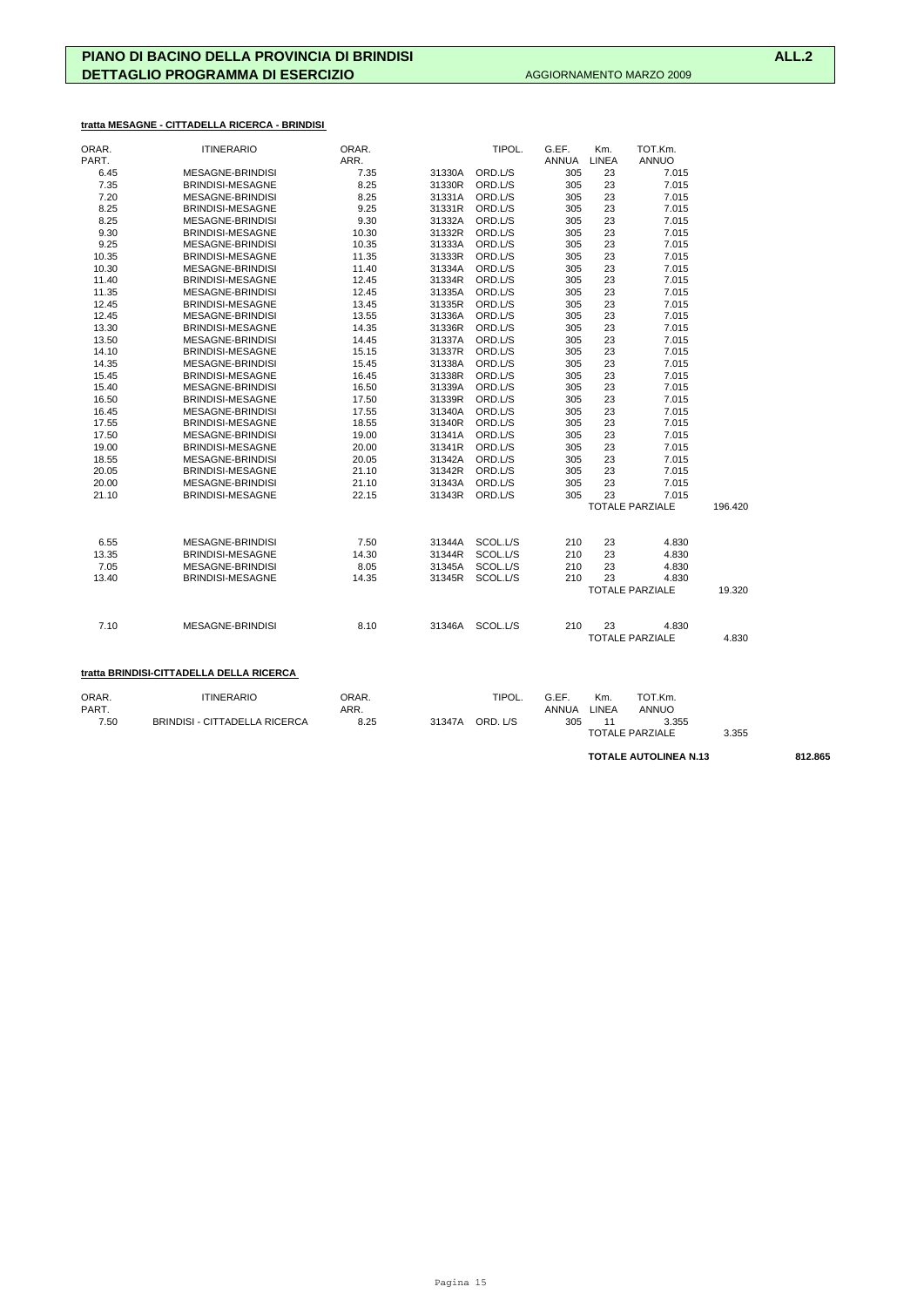# **AUTOLINEE STAGIONALI**

# **AUTOLINEA N°14 CEGLIE M.-OSTUNI-VILLANOVA - TORRE CANNE**

| ORAR.<br>PART. | <b>ITINERARIO</b>                            | ORAR.<br>ARR. |        | TIPOL.   | G.EF.<br>ANNUA | Km.<br>LINEA | TOT.Km.<br>ANNUO         |        |
|----------------|----------------------------------------------|---------------|--------|----------|----------------|--------------|--------------------------|--------|
| 7.35           | CEGLIE-OSTUNI-VILLANOVA-T.CANNE              | 8.45          | 31401A | STAG.GG. | 62             | 41           | 2.542                    |        |
| 12.10          | T.CANNE-VILLANOVA-OSTUNI-CEGLIE              | 13.25         | 31401R | STAG.GG. | 62             | 41           | 2.542                    |        |
| 14.00          | CEGLIE-OSTUNI-VILLANOVA-T.CANNE              | 15.10         | 31402A | STAG.GG. | 62             | 41           | 2.542                    |        |
| 18.05          | T.CANNE-VILLANOVA-OSTUNI-CEGLIE              | 19.20         | 31402R | STAG.GG. | 62             | 41           | 2.542                    |        |
|                |                                              |               |        |          |                |              | TOTALE PARZIALE          | 10.168 |
| 9.35           | CEGLIE-OSTUNI-VILLANOVA-T.CANNE              | 10.45         | 31403A | STAG.GG. | 62             | 41           | 2.542<br>TOTALE PARZIALE | 2.542  |
|                | Integrazione Periodo<br>11/6-30/6 e 1/9-10/9 |               |        |          |                |              |                          |        |
| 7.35           | CEGLIE-OSTUNI-VILLANOVA-T.CANNE              | 8.45          | 31404A | STAG.GG  | 30             | 41           | 1.230                    |        |
| 12.10          | T.CANNE-VILLANOVA-OSTUNI-CEGLIE              | 13.25         | 31404R | STAG.GG  | 30             | 41           | 1.230                    |        |
|                |                                              |               |        |          |                |              | <b>TOTALE PARZIALE</b>   | 2.460  |

### **tratta: OSTUNI-VILLANOVA-ROSA MARINA-PILONE-TORRE CANNE**

| ORAR.<br>PART. | <b>ITINERARIO</b>  | ORAR.<br>ARR. |        | TIPOL.   | G.EF.<br>ANNUA | Km.<br>LINEA | TOT.Km.<br><b>ANNUO</b> |       |
|----------------|--------------------|---------------|--------|----------|----------------|--------------|-------------------------|-------|
| 5.50           | OSTUNI-TORRE CANNE | 6.20          | 31405A | STAG.L/S | 52             | 25           | 1.300                   |       |
| 12.10          | TORRE CANNE-OSTUNI | 12.55         | 31405R | STAG.L/S | 52             | 25           | 1.300                   |       |
| 8.00           | OSTUNI-TORRE CANNE | 8.40          | 31406A | STAG.L/S | 52             | 25           | 1.300                   |       |
| 9.30           | TORRE CANNE-OSTUNI | 10.15         | 31406R | STAG.L/S | 52             | 25           | 1.300                   |       |
| 11.40          | OSTUNI-TORRE CANNE | 12.20         | 31407A | STAG.L/S | 52             | 25           | 1.300                   |       |
| 15.25          | TORRE CANNE-OSTUNI | 16.10         | 31407R | STAG.L/S | 52             | 25           | 1.300                   |       |
|                |                    |               |        |          |                |              | TOTALE PARZIALE         | 7.800 |

### **tratta OSTUNI-VILLANOVA-COSTA MERLATA**

| ORAR. | <b>ITINERARIO</b>              | ORAR. |        | TIPOL.   | G.EF. | Km.   | TOT.Km.      |  |
|-------|--------------------------------|-------|--------|----------|-------|-------|--------------|--|
| PART. |                                | ARR.  |        |          | ANNUA | LINEA | <b>ANNUO</b> |  |
| 8.00  | OSTUNI-VILLANOVA-COSTA MERLATA | 8.35  | 31408A | STAG.GG. | 62    | 19    | 1.178        |  |
| 8.35  | COSTA MERLATA-VILLANOVA-OSTUNI | 9.10  | 31408R | STAG.GG. | 62    | 19    | 1.178        |  |
| 10.00 | OSTUNI-VILLANOVA-COSTA MERLATA | 10.35 | 31409A | STAG.GG. | 62    | 19    | 1.178        |  |
| 10.35 | COSTA MERLATA-VILLANOVA-OSTUNI | 11.10 | 31409R | STAG.GG. | 62    | 19    | 1.178        |  |
| 11.45 | OSTUNI-VILLANOVA-COSTA MERLATA | 12.20 | 31410A | STAG.GG. | 62    | 19    | 1.178        |  |
| 12.20 | COSTA MERLATA-VILLANOVA-OSTUNI | 13.00 | 31410R | STAG.GG. | 62    | 19    | 1.178        |  |
| 14.25 | OSTUNI-VILLANOVA-COSTA MERLATA | 15.00 | 31411A | STAG.GG. | 62    | 19    | 1.178        |  |
| 15.00 | COSTA MERLATA-VILLANOVA-OSTUNI | 15.35 | 31411R | STAG.GG. | 62    | 19    | 1.178        |  |
| 17.45 | OSTUNI-VILLANOVA-COSTA MERLATA | 18.20 | 31412A | STAG.GG. | 62    | 19    | 1.178        |  |
| 18.20 | COSTA MERLATA-VILLANOVA-OSTUNI | 18.55 | 31412R | STAG.GG. | 62    | 19    | 1.178        |  |
|       |                                |       |        |          |       |       | _____        |  |

### TOTALE PARZIALE 11.780

**TOTALE AUTOLINEA N.14 34.750**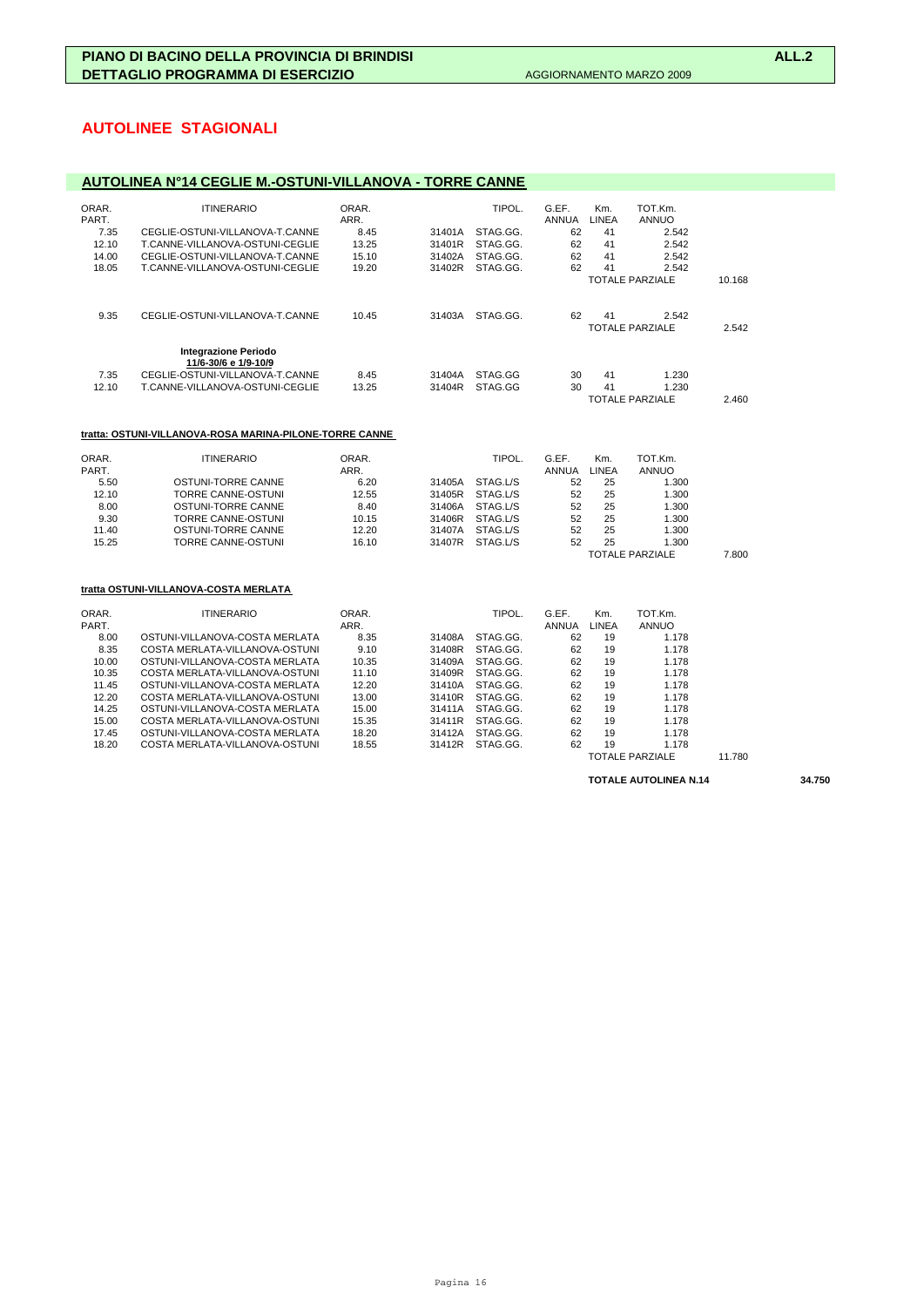# **AUTOLINEA N.15 CELLINO-S.PIETRO V.CO - TORRE S.GENNARO**

| ORAR.<br>PART. | <b>ITINERARIO</b>             | ORAR.<br>ARR. |        | TIPOL.   | G.EF.<br><b>ANNUA</b> | Km.<br><b>LINEA</b> | TOT.Km.<br><b>ANNUO</b>       |        |
|----------------|-------------------------------|---------------|--------|----------|-----------------------|---------------------|-------------------------------|--------|
| 7.50           | CELLINO-S.PIETRO-T. S.GENNARO | 8.30          | 31501A | STAG.GG. | 62                    | 18                  | 1.116                         |        |
| 8.35           | T.S.GENARO-S.PIETRO-CELLINO   | 9.10          | 31501R | STAG.GG. | 62                    | 18                  | 1.116                         |        |
| 9.10           | CELLINO-S.PIETRO-T. S.GENNARO | 9.55          | 31502A | STAG.GG. | 62                    | 18                  | 1.116                         |        |
| 12.30          | T.S.GENARO-S.PIETRO-CELLINO   | 13.10         | 31502R | STAG.GG. | 62                    | 18                  | 1.116                         |        |
| 13.10          | CELLINO-S.PIETRO-T. S.GENNARO | 13.55         | 31503A | STAG.GG. | 62                    | 18                  | 1.116                         |        |
| 17.00          | T.S.GENARO-S.PIETRO-CELLINO   | 17.40         | 31503R | STAG.GG. | 62                    | 18                  | 1.116                         |        |
| 17.40          | CELLINO-S.PIETRO-T. S.GENNARO | 18.20         | 31504A | STAG.GG. | 62                    | 18                  | 1.116                         |        |
| 18.20          | T.S.GENARO-S.PIETRO-CELLINO   | 19.00         | 31504R | STAG.GG. | 62                    | 18                  | 1.116                         |        |
| 19.00          | CELLINO-S.PIETRO-T. S.GENNARO | 19.40         | 31505A | STAG.GG. | 62                    | 18                  | 1.116                         |        |
| 19.40          | T.S.GENARO-S.PIETRO-CELLINO   | 20.20         | 31505R | STAG.GG. | 62                    | 18                  | 1.116                         |        |
| 21.00          | CELLINO-S.PIETRO-T. S.GENNARO | 21.40         | 31506A | STAG.GG. | 62                    | 18                  | 1.116                         |        |
| 21.40          | T.S.GENARO-S.PIETRO-CELLINO   | 22.20         | 31506R | STAG.GG. | 62                    | 18                  | 1.116                         |        |
| 22.20          | CELLINO-S.PIETRO-T. S.GENNARO | 23.00         | 31507A | STAG.GG. | 62                    | 18                  | 1.116                         |        |
| 23.00          | T.S.GENARO-S.PIETRO-CELLINO   | 23.40         | 31507R | STAG.GG. | 62                    | 18                  | 1.116                         |        |
| 23.40          | CELLINO-S.PIETRO-T. S.GENNARO | 0.20          | 31508A | STAG.GG. | 62                    | 18                  | 1.116                         |        |
| 0.20           | T.S.GENARO-S.PIETRO-CELLINO   | 1.00          | 31508R | STAG.GG. | 62                    | 18                  | 1.116                         |        |
|                |                               |               |        |          |                       |                     | <b>TOTALE PARZIALE</b>        | 17.856 |
| 7.00           | T.S.GENARO-S.PIETRO-CELLINO   | 7.45          | 31509R | STAG.L/S | 52                    | 18                  | 936<br><b>TOTALE PARZIALE</b> | 936    |

### **tratta S.PIETRO - TORCHIAROLO - LINDINUSO - TORRE S.GENNARO**

| ORAR.<br>PART. | ITINERARIO                          | ORAR.<br>ARR. |        | TIPOL    | G.EF.<br>ANNUA | Km.<br>LINEA | TOT.Km.<br>ANNUO |       |
|----------------|-------------------------------------|---------------|--------|----------|----------------|--------------|------------------|-------|
| 9.10           | S.PIETRO - TORCHIAROLO-T. S.GENNARO | 9.45          | 31510A | STAG.GG. | 62             | 16           | 992              |       |
| 12.00          | T.S.GENNARO - TORCHIAROLO-S.PIETRO  | 12.35         | 31510R | STAG.GG. | 62             | 16           | 992              |       |
| 14 15          | S.PIETRO - TORCHIAROLO-T. S.GENNARO | 14.45         | 31511A | STAG.GG. | 62             | 16           | 992              |       |
| 19.00          | T.S.GENNARO - TORCHIAROLO-S.PIETRO  | 19.30         | 31511R | STAG.GG. | 62             | 16           | 992              |       |
|                |                                     |               |        |          |                |              | TOTALE PARZIALE  | 3.968 |

### **tratta S.PIETRO - TORRE S.GENNARO**

| ORAR. | <b>ITINERARIO</b>       | ORAR. |        | TIPOL.   | G.EF.        | Km.   | TOT.Km.                |       |
|-------|-------------------------|-------|--------|----------|--------------|-------|------------------------|-------|
| PART. |                         | ARR.  |        |          | <b>ANNUA</b> | LINEA | <b>ANNUO</b>           |       |
| 10.25 | S.PIETRO - T. S.GENNARO | 10.45 | 31512A | STAG.GG. | 62           | 11    | 682                    |       |
| 10.00 | T.S.GENNARO - S.PIETRO  | 10.25 | 31512R | STAG.GG. | 62           | 11    | 682                    |       |
| 12.00 | S.PIETRO - T. S.GENNARO | 12.25 | 31513A | STAG.GG. | 62           | 11    | 682                    |       |
| 10.50 | T.S.GENNARO - S.PIETRO  | 11.10 | 31513R | STAG.GG. | 62           | 11    | 682                    |       |
| 15.00 | S.PIETRO - T. S.GENNARO | 15.20 | 31514A | STAG.GG. | 62           | 11    | 682                    |       |
| 14.40 | T.S.GENNARO - S.PIETRO  | 15.00 | 31514R | STAG.GG. | 62           | 11    | 682                    |       |
|       |                         |       |        |          |              |       | <b>TOTALE PARZIALE</b> | 4.092 |
| 13.50 | T.S.GENNARO - S.PIETRO  | 14.10 | 31515R | STAG.GG. | 62           | 11    | 682                    |       |
|       |                         |       |        |          |              |       | <b>TOTALE PARZIALE</b> | 682   |

### **TOTALE AUTOLINEA N.15 27.534**

# **AUTOLINEA N°16 CISTERNINO - CARANNA - TORRE CANNE**

| ORAR. | <b>ITINERARIO</b>            | ORAR. |        | TIPOL.   | G.EF.        | Km.          | TOT.Km.         |        |  |
|-------|------------------------------|-------|--------|----------|--------------|--------------|-----------------|--------|--|
| PART. |                              | ARR.  |        |          | <b>ANNUA</b> | <b>LINEA</b> | <b>ANNUO</b>    |        |  |
| 7.55  | CISTERNINO-TORRE CANNE       | 8.25  | 31601A | STAG.GG. | 62           | 21           | 1.302           |        |  |
| 8.25  | TORRE CANNE-CISTERNINO       | 9.00  | 31601R | STAG.GG. | 62           | 21           | 1.302           |        |  |
| 9.00  | CISTERNINO-TORRE CANNE       | 9.30  | 31602A | STAG.GG. | 62           | 21           | 1.302           |        |  |
| 9.30  | TORRE CANNE-CISTERNINO       | 10.05 | 31602R | STAG.GG. | 62           | 21           | 1.302           |        |  |
| 10.05 | CISTERNINO-TORRE CANNE       | 10.40 | 31603A | STAG.GG. | 62           | 21           | 1.302           |        |  |
| 12.00 | TORRE CANNE-CISTERNINO       | 12.40 | 31603R | STAG.GG. | 62           | 21           | 1.302           |        |  |
| 12.40 | CISTERNINO-TORRE CANNE       | 13.05 | 31604A | STAG.GG. | 62           | 21           | 1.302           |        |  |
| 13.05 | TORRE CANNE-CISTERNINO       | 13.40 | 31604R | STAG.GG. | 62           | 21           | 1.302           |        |  |
| 14.10 | CISTERNINO-TORRE CANNE       | 14.55 | 31605A | STAG.GG. | 62           | 21           | 1.302           |        |  |
| 17.00 | TORRE CANNE-CISTERNINO       | 17.35 | 31605R | STAG.GG. | 62           | 21           | 1.302           |        |  |
| 18.30 | CISTERNINO-TORRE CANNE       | 19.00 | 31606A | STAG.GG. | 62           | 21           | 1.302           |        |  |
| 19.00 | TORRE CANNE-CISTERNINO       | 19.35 | 31606R | STAG.GG. | 62           | 21           | 1.302           |        |  |
|       |                              |       |        |          |              |              | TOTALE PARZIALE | 15.624 |  |
|       | Periodo 16/5-30/6 e 1/9-15/9 |       |        |          |              |              |                 |        |  |
| 7.55  | CISTERNINO-TORRE CANNE       | 8.25  | 31607A | STAG.GG. | 61           | 21           | 1.281           |        |  |
| 12.00 | TORRE CANNE-CISTERNINO       | 12.40 | 31607R | STAG.GG. | 61           | 21           | 1.281           |        |  |
|       |                              |       |        |          |              |              | TOTALE PARZIALE | 2.562  |  |
|       |                              |       |        |          |              |              |                 |        |  |

TOTALE AUTOLINEA N.16 **18.186**